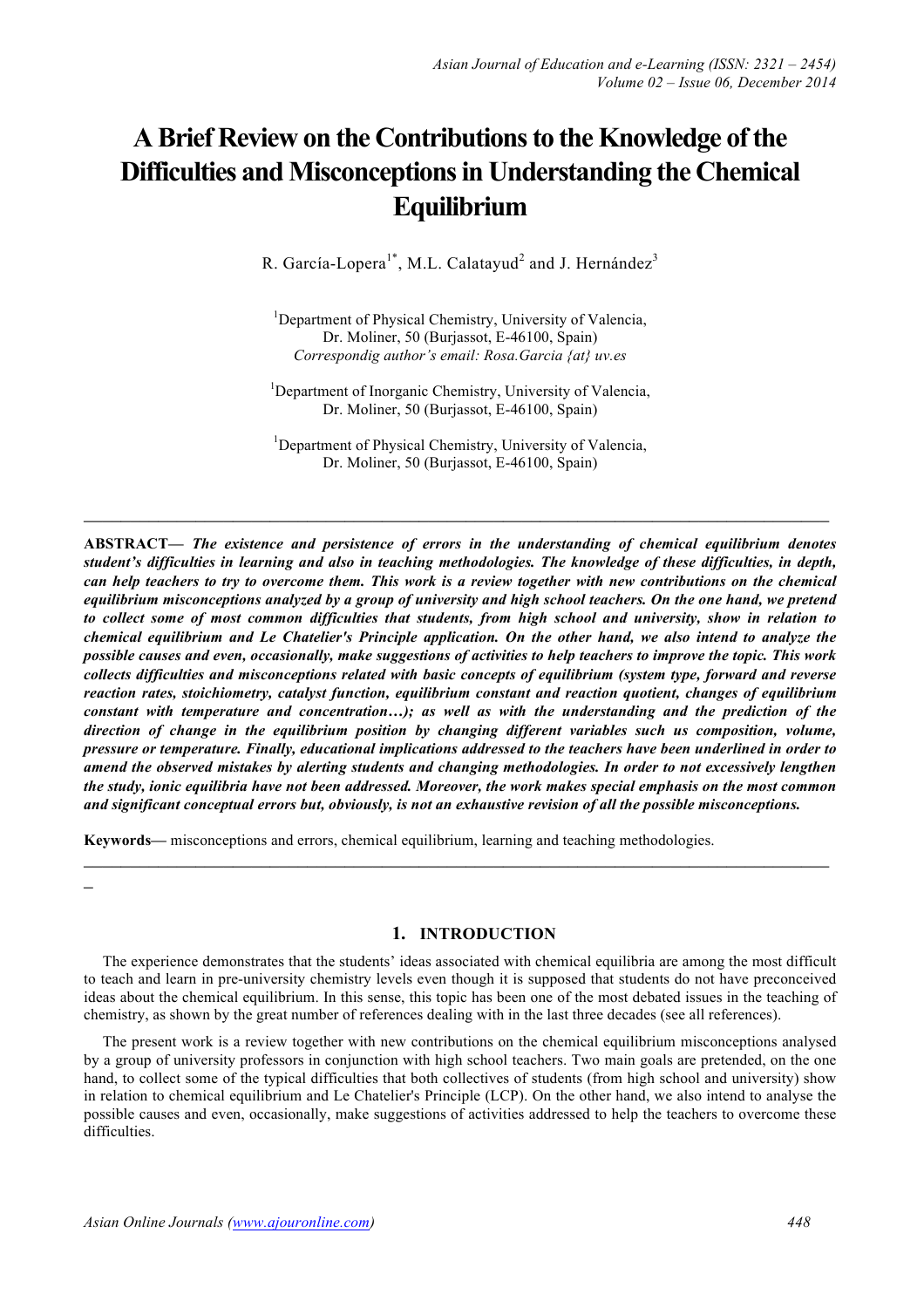## **2. DIFFICULTIES IN UNDERSTANDING BASIC ASPECTS OF CHEMICAL EQUILIBRIUM**

Let us first consider some of the main difficulties detected in learning about chemical equilibrium basic concepts:

## *2.1. Need of Considering a Closed System*

It has been observed that many students do not consider that one of the conditions required of a chemical system to reach equilibrium is that the system is closed (Furió & Ortíz, 1983), and others incorrectly assume that gaseous equilibria take place in open containers (van Driel & Gräber, 2003). The reason could be due to the fact that teachers do not make enough emphasis when explaining the equilibria conditions related to the kind of system, and students interpret that are equally applicable to a closed vial or a glass (Tyson et al., 1999).

Therefore, in order to help students to understand the importance of that equilibrium is reached in a closed system, an item commonly used at high school with satisfactory results, has been proposed by the authors in their lectures:

**Item 1.** If a closed container containing a certain amount of  $CaCO<sub>3</sub>(s)$  is heated to a certain temperature, the carbonate decomposes according to the reaction:  $CaCO<sub>3</sub>(s) \rightarrow CaO(s) + CO<sub>2</sub>(g)$ . Keeping the temperature constant, a moment arrives in which the quantities of solids remain constant indefinitely. What will happen to the quantities of solid if this process had been carried out in an open container? Explain your answer.

This item aims to show how the final state, depending on conditions, can be achieved before the reagent is depleted. Therefore, it should be clear from the beginning of the subject that systems in can achieve an equilibrium state only in closed systems. The results shown that a significant percentage of students answered correctly.

## *2.2. A "dynamic" equilibrium: forward and reverse reaction rates*

Other condition for a reaction to be at equilibrium is that the rate of the forward and reverse reactions should be equal, leading then to a state of dynamic equilibrium. This situation is represented by a double arrow, which means that the reaction proceeds in both directions (so-called reversible reactions).

Among the most frequent and common difficulties regarding the reaction rates, it can be noted the following: i) consider that the forward reaction rate is greater than the reverse reaction rate; ii) incorrectly assume that the direct reaction has to be completed before the reverse starts (van Driel and Gräber, 2003); iii) when equilibrium is reached no reaction occurs (Gorodetsky & Gussarsky, 1986; Maskill & Cachapuz, 1989; Griffiths, 1994; Thomas & Schwenz, 1998); iv) think that the rate of the reverse reaction varies similarly to that of the forward reaction, so increasing one of them the other also increases and vice versa (Hackling & Garnett, 1985). The lack of knowledge that two opposite reactions are involved in an equilibrium process is probably due to the emphasis made by teachers in the initial/first lessons of chemistry where reactions become complete.

Regarding reversibility, when students access to the equilibrium lessons, they only have previously studied irreversible reactions (represented by an arrow) that finish when a reactant has been spent. Therefore is difficult for them to assume the existence of two simultaneous opposite reactions, which is a crucial concept to understand how the equilibrium is attained. In this sense, another students' idea is that the equilibrium state is conceived as two states, one attributed to the reactants and a different one to the products, that is, they have a compartmentalized view of the chemical equilibrium (Johnstone et al., 1977; Furió & Ortíz, 1983; Cachapuz & Maskill, 1989; Paiva & Gil, 2000; Chiu et al., 2002; Akkus et al., 2003). Several reasons can be argued to explain this interpretation. On the one hand students approach this topic with a concept of equilibrium that comes from their experiences with mechanics (static concept). On the other, the traditional teaching uses physical analogies that may contribute to create a static idea of the equilibria (Johnstone et al., 1977); or to identify the concept of reversibility with the physical movement and to achieve equilibrium when everything is equalled (Maskill  $&$  Cachapuz, 1989). Moreover, the way to represent equilibrium with the double arrow separating the two sides of the equation may induce students to interpret the balance as two separate systems that evolve from one to another.

In addition, from a macroscopic point of view, the chemical equilibrium is attained when the concentrations of substances involved always satisfy certain relation  $(K_c)$  and all mixtures give the same value of  $K_c$  at constant temperature, which helps to strengthen the idea of a static equilibrium. These ideas make difficult to admit that equilibrium is a dynamic concept necessary to understand the new composition obtained when the equilibrium state is modified. It is important to note that  $K_c$  defined in terms of concentrations is not strictly constant but vary within a range, typically, of about 10 %. Equilibrium constants are defined as a function of activities, however this matter is outside the scope of the contents for secondary school or first chemistry university levels.

In order to help in the understanding of the chemical equilibrium as a dynamic process, it is recommended to use a microscopic treatment based on collision model. This approach makes clear that whenever there is a reactant molecule,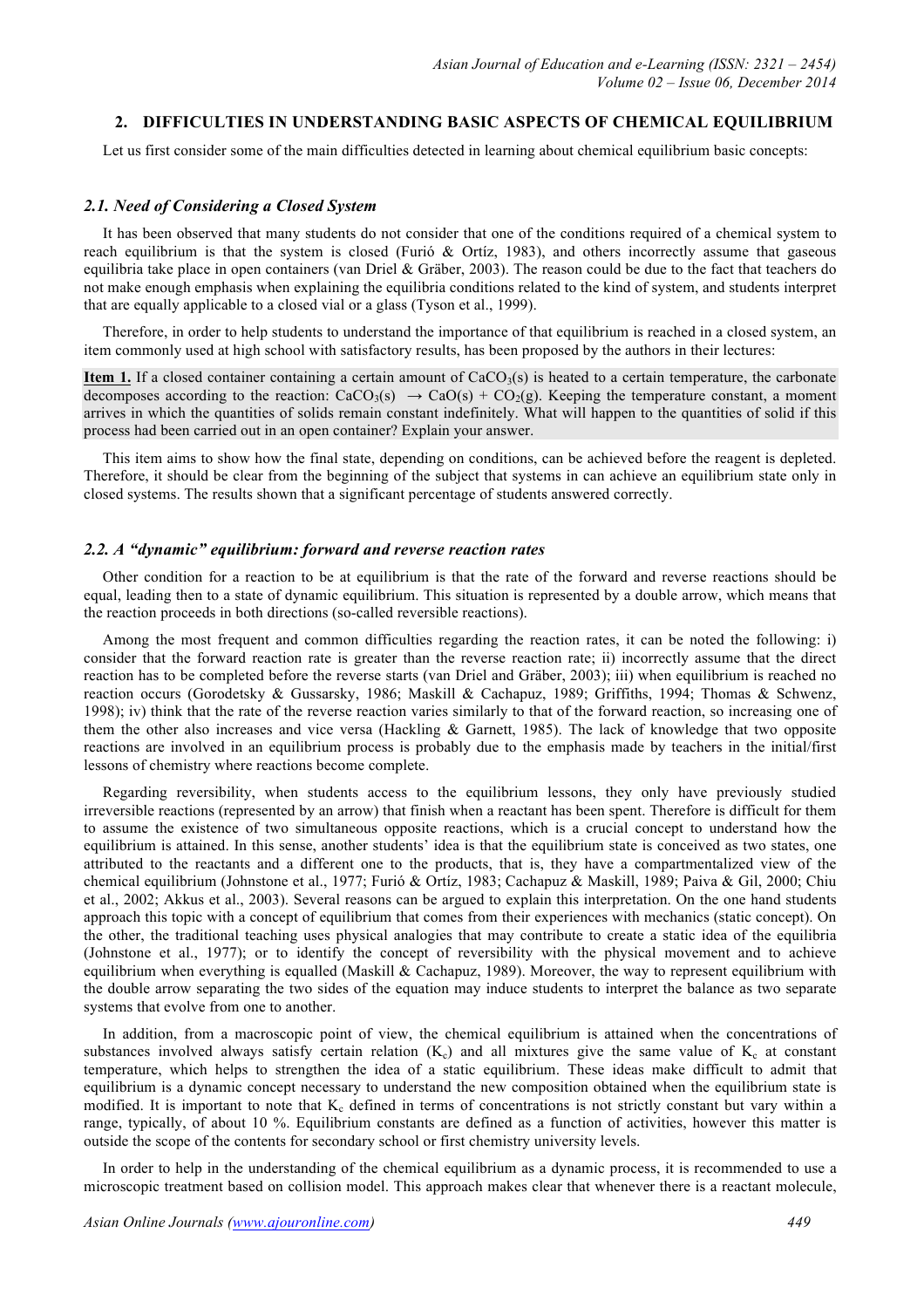the products can be formed leading to the existence of two opposite reactions with different initial rates that equal when the equilibrium is achieved. Furthermore, the microscopic model allows explaining that when changing one of the reaction rates, the system will evolve until reaching a new equilibrium state with different composition.

#### *2.3. Mass versus concentration*

One of the most common mistakes accounts with the association or identification of two concepts: mass and concentration. Some students believe that the amount of substance (in mole) is the concentration and even identify "solid concentration" with solid mass (Wheeler & Kass, 1978; Furió & Ortíz, 1983; Quílez & Solaz, 1995; van Driel & Gräber, 2003; Akkus et al., 2003; Quílez, 2004; Quílez, 2006). This difficulty could be originated in the historically discussion of establishing how the amount of substance affected the chemical equilibrium. Also, it is worthwhile to point out the difficulty of students in understanding that solids have constant concentration at equilibrium. In this sense, Furió et al. (1983) asked for different ways to increase the solid concentration in the following example:  $NH_4Cl(s) \leftrightarrow NH_3(g)$  + HCl(g). Most students chosen the answer that shifted the reaction towards the formation of solid but they do not chosen the only correct answer that was "the question is absurd" since the term "solid concentration" is meaningless. Nevertheless, the most striking fact was that also a significant percentage of teachers responded incorrectly, which suggests that sometimes the error is not conceptual but rather methodological since a comprehensive reading of the statement has not been made.

## *2.4. Difficulties undertaking stoichiometry*

Regarding the equilibrium concentrations, some students think that the concentrations of all the species involved in the system are equal at equilibrium (Tyson et al., 1999) or that concentrations of the reactants and the products were equal at equilibrium (Hackling & Garnett, 1985; Huddle & Pillay, 1996; Akkus et al., 2003; Stieff & Wilenski, 2003). This mistake can be attributed to the fact that students assume that equal stoichiometric coefficients should correspond to equal concentrations.

Other difficulties with stoichiometry also occur when the molar ratio of reactants is different from 1:1 and very often the students do not relate the reaction stoichiometry with the expression of the equilibrium constant (Piquette  $\&$ Heikkinen, 2005). A good example that highlights the difficulties in managing stoichiometric calculations, proposed by our group, is the following:

**Item 2.** For the reaction  $4NH_3(g) + 7O_2(g) \leftrightarrow 2N_2O_4(g) + 6H_2O(g)$ , the initial concentrations are  $[N_2O_4]_0 = [H_2O]_0 =$  $3.60 \text{ mol.L}^{-1}$  and the water concentration at equilibrium is  $[H_2O]_e = 0.60 \text{ mol.L}^{-1}$ . Calculate the equilibrium concentration of  $NH<sub>3</sub>(g)$  in mol.L<sup>-1</sup>. Answers:

a)  $3.00$  b)  $2.00$  c)  $2.40$  d)  $0.90$  e) the equilibrium constant for the calculation is needed

In solving the problem, some high school students made the following balance between initial and equilibrium moles:

|          | NH <sub>3</sub> (g) | $O_2(g)$ | $N_2O_4(g)$ | H <sub>2</sub> O(g) |
|----------|---------------------|----------|-------------|---------------------|
| $n_0$    |                     |          | 3.60        | 3.60                |
| Δn       |                     |          |             |                     |
| $n_{eq}$ |                     |          | $3.60 - x$  | $3.60 - x$          |

As can be seen, they did not take into account the stoichiometry of the reaction, otherwise they should had written 4x, 7x, 3.60 – 2x and 3.60 – 6x respectively, for the equilibrium moles of all species. Most of the mistakes in stoichiometric calculations are associated with difficulties dealing with previous concepts such as atom, molecule, chemical reaction, balanced equation, mole, and the law of conservation of mass or mathematical calculations involving proportionality.

In other cases, they apply incorrectly the stoichiometry, for example, multiplying the initial quantities by the stoichiometric coefficient. Summarizing, difficulties in solving quantitative equilibria exercises have been analyzed by (Camacho & Good, 1989; Niaz, 1995; Tsaparlis & Kousathana, 1995; Tsaparlis et al. 1998; Niaz, 2001; Kousathana & Tsaparlis, 2002), among others.

## *2.5. Catalyst function*

As it is well known, a catalyst acts increasing the reaction rate but does not alter the equilibrium position. In different assays related with this topic, a 21% of students answered that the catalyst only increases the rate of the forward reaction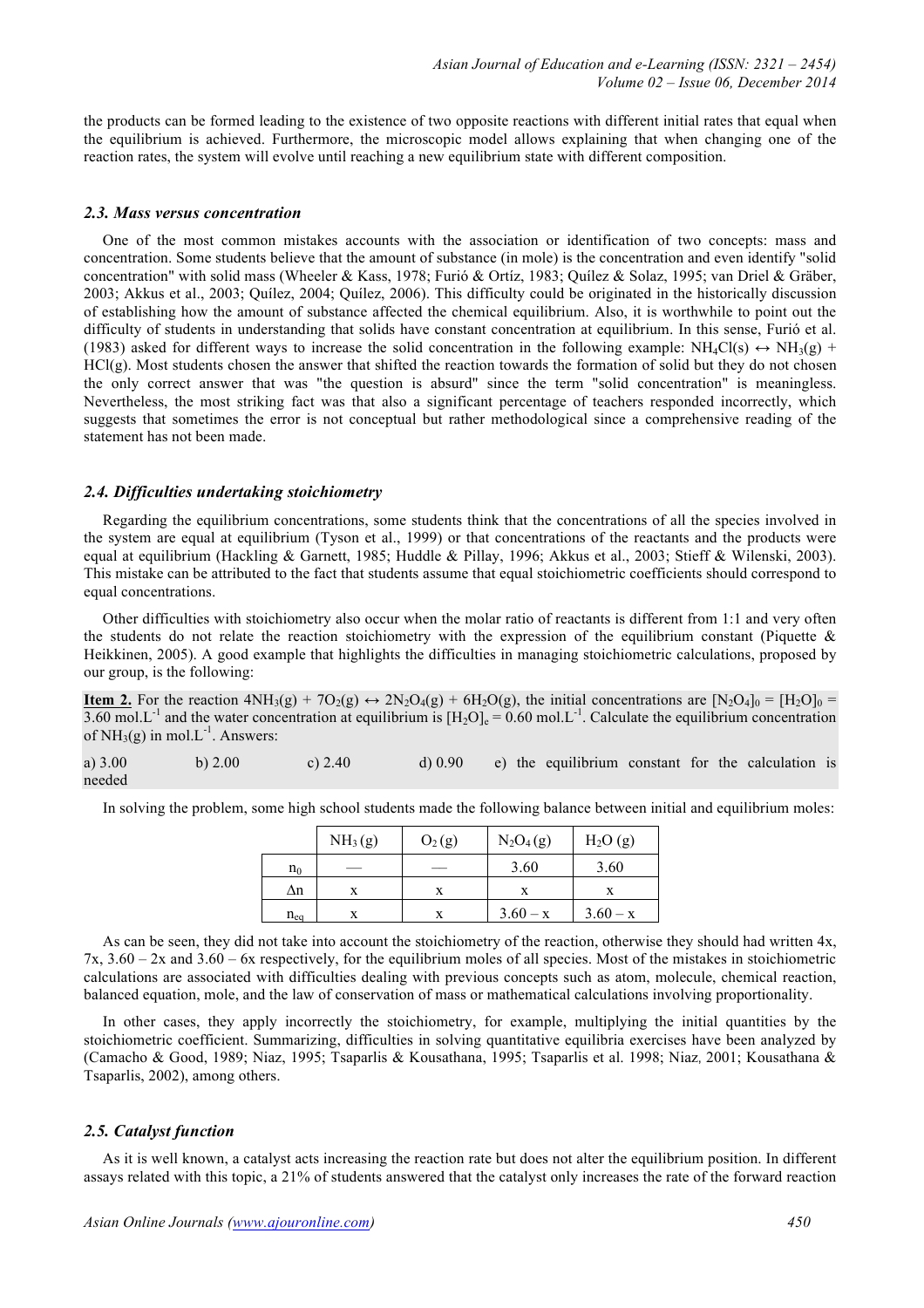(Voska & Heikkinen, 2000) whereas a significant percentage of students said that a catalyst affects in a different way the rates of the forward and reverse reactions at equilibrium (Hackling & Garnett, 1985; Griffiths, 1994). Some others also believe that the concentration of reactants or products changes with the addition of the catalyst (Griffiths, 1994) or that the catalyst can be used to drive the reaction in the side that we are interested in (Johnstone et al., 1977).

#### *2.6. Equilibrium constant and reaction quotient*

The equilibrium constant reports on the degree of transformation of a chemical system and can be expressed in terms of concentration  $(K_c)$  or pressure  $(K_p)$  of species when the equilibrium is attained. The reaction quotient, Q, refers to concentrations  $(Q_c)$  or pressures  $(Q_p)$  of the substances in a non-equilibrium situation.

The difficulties related to the equilibrium constant concept could be summarized and classified as follows:

1. Regarding temperature, T, the most usual misconceptions are: i) do not consider  $K_{eq}$  constant at a given T (Furió & Ortíz, 1983; Bergquist & Heikkinen, 1990); ii) think that the K<sub>eq</sub> value does not depend on T (Voska & Heikkinen, 2000); iii) or when  $K_{eq}$  depends on T, it always does in a directly proportional way, that is, if temperature increases also the K<sub>eq</sub> does (Voska & Heikkinen, 2000).

2. Regarding concentration: i) think that  $K_{eq}$  changes with the change of concentrations at constant T (Bergquist & Heikkinen, 1990; van Driel & Gräber, 2003); ii) the K<sub>eq</sub> value increases as more products are added to the system at equilibrium at constant T (Hackling & Garnett, 1985). This suggests that the students focus/pay attention only to one specie, ignoring the concentration of the other species and their stoichiometric relationships. iv) identify Q with  $K_{eq}$ (Piquette & Heikkinen, 2005).

3. Regarding reaction rate: interpret the value of the constant equilibrium with the reaction rate, assuming that the higher the  $K_{eq}$  the faster the reaction proceeds (Banerjee, 1991).

Most of these highlighted difficulties may be due, in general, to do not make enough insistence in differencing between  $Q$  and  $K_{eq}$ .

## **3. DIFFICULTIES IN UNDERSTANDING AND PREDICTING THE DIRECTION OF CHANGE IN EQUILIBRIUM POSITION**

A system in equilibrium can be disturbed by changes in different magnitudes: composition, pressure, volume and temperature. As a consequence, the chemical reaction will proceed in either of both directions until a new equilibrium state is achieved. To predict how a system evolves when its equilibrium state is disturbed, two approaches can be used: the Le Chatelier's Principle (LCP) for a qualitative prediction, and the equilibrium law for a quantitative analysis.

For simplicity, the LCP is widely used in the teaching of chemical equilibrium from a qualitative point of view, and therefore, difficulties related to understanding or misapplication is also profusely found in the literature (Banerjee, 1991; Quílez & Solaz, 1995; Tyson et al., 1999; Voska & Heikkinen, 2000; van Driel & Gräber, 2003; Kind, 2004; Quílez, 2006). In this regard, Quílez attributes the incorrect implementation of the LCP to three main reasons: i) problems derived from of inductive method of generating the scientific knowledge; ii) difficulties arising from use of scientific language; and iii) the conceptual demand required in the study of systems with different variables to be controlled.

Let us now, to discuss more in-depth the observed students difficulties.

## *3.1. Equilibrium position when changing composition*

Specifically, the composition of the substances involved in the chemical equilibrium can be altered by changing the number of moles of the involved gaseous substances at constant volume and temperature or at constant pressure and temperature.

#### *3.1.1. Adding or removing a reactive gas at constant P and T.*

The misconceptions related to addition or removal of a reactive gas at constant pressure and temperature, have been studied by different researchers such as Katz (1961); Quílez & Solaz (1995); Solaz & Quílez (2001); Quílez (2006) and Cheung et al. (2009), among others.

In first place, we discuss the work of Katz focused on a general gas reaction  $aA(g) + bB(g) \leftrightarrow dD(g) + eE(g)$ , for which the reaction quotient, in terms of mole numbers, is written as: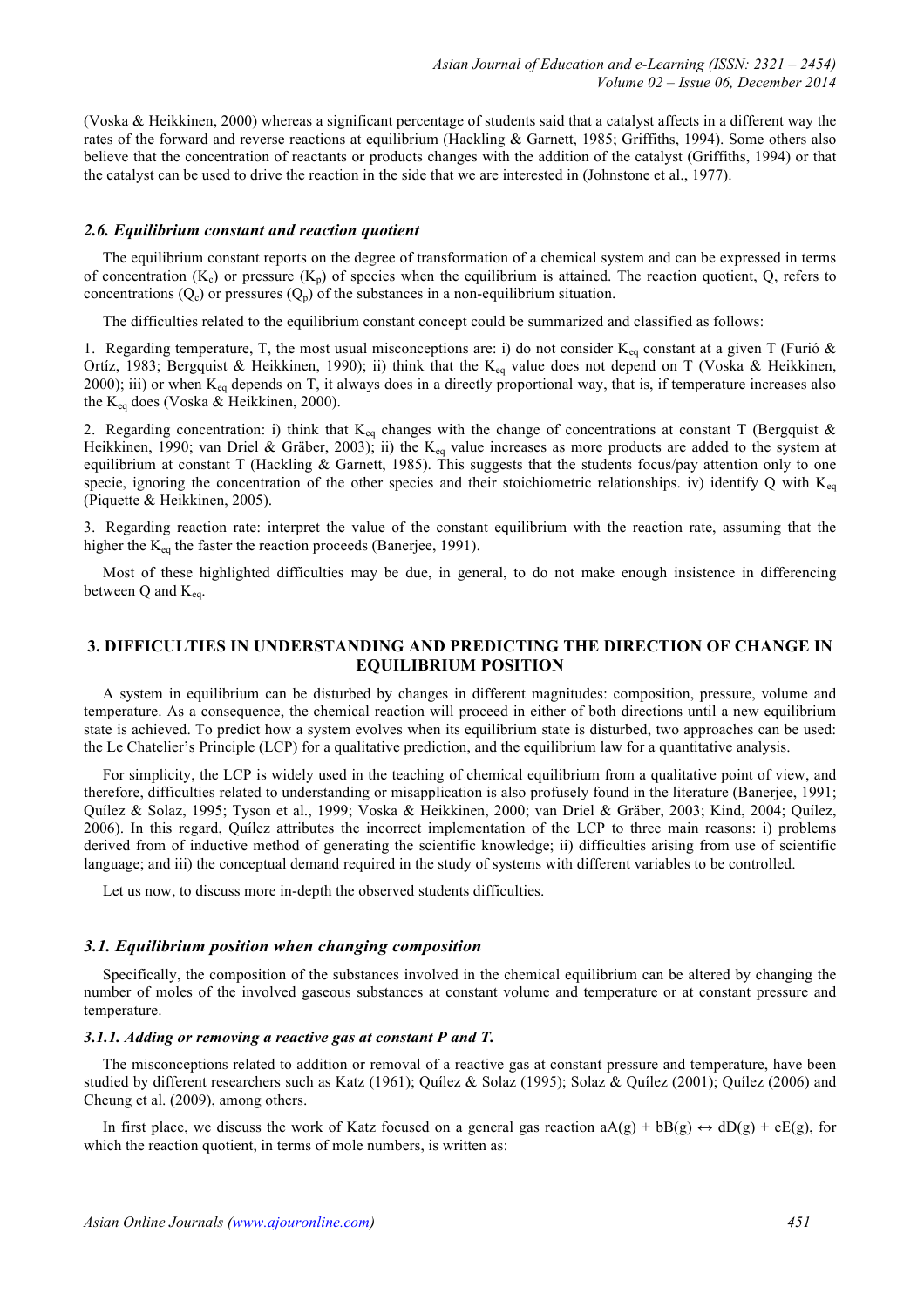$$
Q_p = \frac{x_D^d x_E^e}{x_A^a x_B^b} P^{\Delta n} = \frac{n_D^d n_E^e}{n_A^a n_B^b} \left(\frac{P}{n_T}\right)^{\Delta n}
$$
 (1)

being n<sub>i</sub> and x<sub>i</sub> the mole number and mole fraction of the i specie, respectively; P the total pressure,  $n<sub>T</sub>$  the total mole number, and ∆n the difference in the number of gaseous moles of products and reactants. To evaluate the effect of the addition of a reactant or product (for example E) at constant pressure, the derivative of  $Q_p$  regarding  $n_E$  has to be calculated:

$$
\left[\frac{\partial Qp}{\partial n_E}\right]_P = \frac{n_D^d \, e \, n_E^{e-1}}{n_A^a \, n_B^b} \left(\frac{P}{n_T}\right)^{\Delta n} + \frac{n_D^d \, n_E^e}{n_A^a \, n_B^b} \, P^{\Delta n} \left(\frac{-\Delta n}{n_T^{\Delta n+1}}\right) \tag{2}
$$

taking in mind that  $Q_x$  is expressed as:

$$
Q_x = \left( n_D^d \, n_E^e / n_A^a \, n_B^b \, n_T^{\Delta n} \right) \tag{3}
$$

and making some rearrangements, finally:

$$
\left[\frac{\partial Qp}{\partial n_E}\right]_P = Q_x \frac{e P^{\Delta n}}{n_E} - Q_x P^{\Delta n} \left(\frac{\Delta n}{n_T}\right) = Q_x P^{\Delta n} \left(\frac{e}{n_E} - \frac{\Delta n}{n_T}\right) \tag{4}
$$

According to equation (4), the derivative is positive if  $x<sub>E</sub> \Delta n < e$  and is negative if  $x<sub>E</sub> \Delta n > e$ . For simplicity, these general equations can be applied to the reaction  $2NH_3(g) \leftrightarrow N_2(g) + 3H_2(g)$ , for which the reaction quotient is expressed as (Katz, 1961):

$$
Q_p = \frac{n_{N_2} n_{H_2}^3}{n_{NH_3}^2} \left(\frac{P}{n_T}\right)^2
$$
 (5)

Some conclusions can be derived depending on which specie is added or removed:

a) If a reactant, ammonia for example, is added at constant pressure, both  $n_{NH3}$  and  $n_T$  increase and then  $Q_p < K_p$ . In order to restore the equilibrium state, the reaction will be shifted to the products, in agreement with that predicted by the Le Chatelier's principle (LCP).

b) If a product, hydrogen for instance, is added at constant pressure, both  $n_{H2}$  and  $n_T$  increase but with an inverse effect. As the percentage of increase for  $n_{H2}$  is higher than for  $n_T$ , the reaction would shift to the reagents in order to counteract the disturbance, also in agreement with the LCP.

c) Finally, if nitrogen is added, the LCP predicts the shifting of the reaction to the reagents, as in the preceding case. However, let us consider this case from a quantitative point of view. The addition of nitrogen would increase the  $n_{N2}$  and  $n<sub>T</sub>$ , affecting the numerator and the denominator of equation (5) but in a different way due to their exponents (1 and 2, respectively). Therefore, is not clear which is the effect on the equilibrium position and it is necessary to calculate the derivative of  $Q_p$  regarding  $n_{N2}$  at constant pressure:

$$
\left[\frac{\partial Q_p}{\partial n_{N_2}}\right]_p = \frac{n_{H_2}^3 P^2}{n_{NH_3}^2} \left(1 - \frac{2 n_{N_2}}{n_T}\right) = \frac{n_{H_2}^3 P^2}{n_{NH_3}^2} \left(1 - 2 x_{N_2}\right) \tag{6}
$$

As seen from equation (6), the derivative is positive if  $x_{N2} < \frac{1}{2}$ . Then,  $Q_p$  increases with the nitrogen addition and the reaction goes toward reagents as the LCP predicts. However, if  $x_{N2} > \frac{1}{2}$  the derivative would be negative,  $Q_p$  decreases and the reaction shifts toward products in contradiction with the LCP. The same behaviour has been found for the reaction of synthesis of ammonia by decomposition of ammonium bromide NH<sub>4</sub>Br (s)  $\leftrightarrow$  NH<sub>3</sub> (g) + HBr (g) when ammonia, a reactive gas, is added (Quílez & Solaz, 1995; Quílez, 2006).

A similar question, was proposed by Cheung at a chinese teacher's group (Cheung et al. 2009):

**Item 3.** The NH<sub>4</sub>HS(s)  $\leftrightarrow$  NH<sub>3</sub>(g) + H<sub>2</sub>S(g) reaction is at equilibrium in a vessel fitted with a movable piston. The numbers of moles of NH<sub>3</sub> and H<sub>2</sub>S in the equilibrium mixture are  $1.10 \cdot 10^{-2}$  and  $1.65 \cdot 10^{-2}$ , respectively. The total volume of the gaseous mixture is 1.0 L. What will happen if  $1.35 \cdot 10^{-2}$  moles of H<sub>2</sub>S gas is suddenly added to the equilibrium system at constant temperature and pressure? Show the calculations.

A typical solution would be first calculate the equilibrium constant: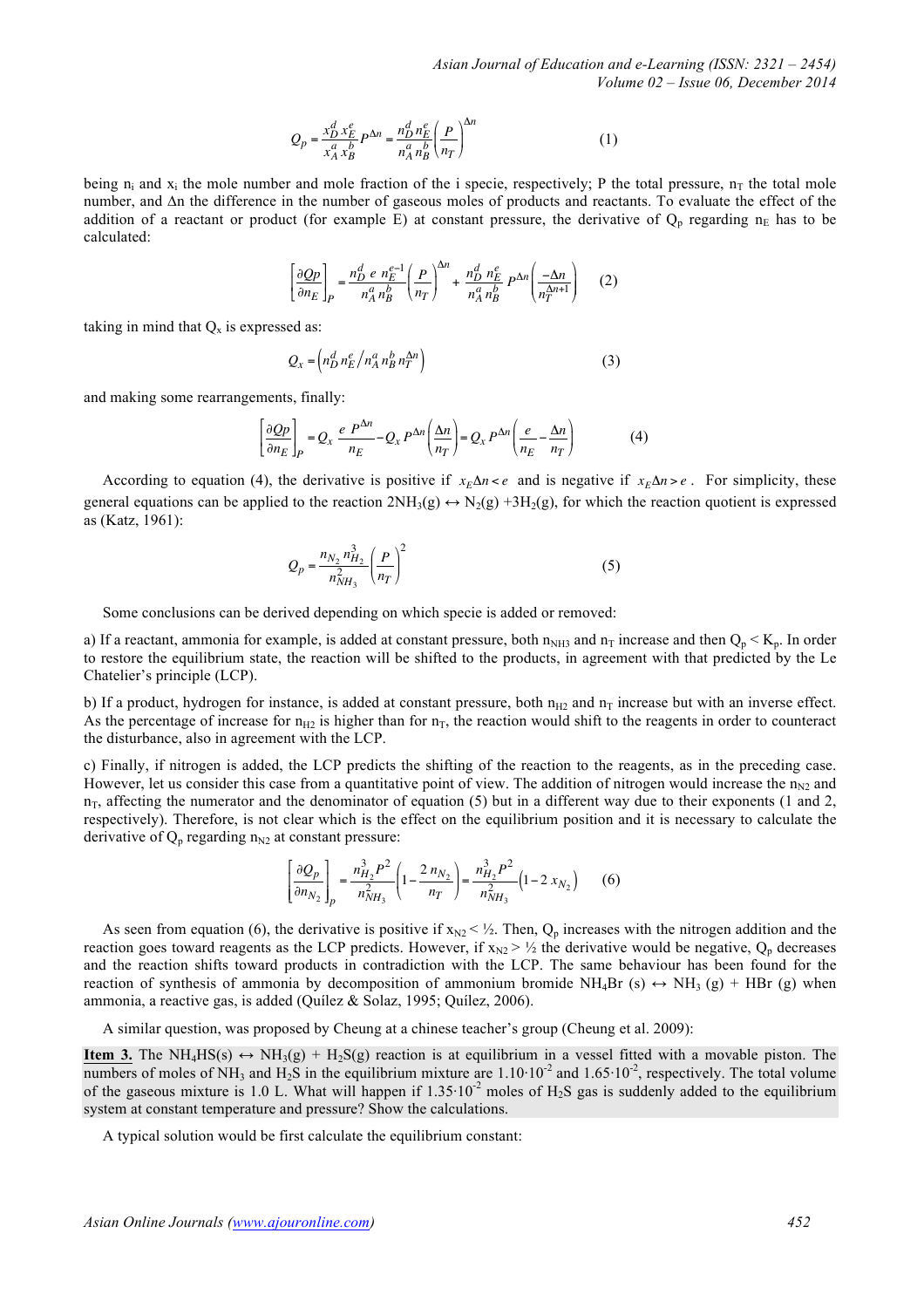$$
K_c = [NH_3][H_2S] = \frac{n_{NH_3}}{V} \frac{n_{H_2S}}{V} =
$$
  
= 
$$
\frac{1.65 \cdot 10^{-2}}{1.0} \frac{1.10 \cdot 10^{-2}}{1.0} = 1.82 \cdot 10^{-4}
$$
 (7)

Secondly, calculate the new volume (remember that there is a plunger) obtained after the  $H_2S$  addition by applying the gas perfect equation to the new gas total mole number  $(1.10 \cdot 10^{-2} + 1.65 \cdot 10^{-2} + 1.35 \cdot 10^{-2} = 4.10 \cdot 10^{-2})$ . Since P and T are constant,  $V_i/n_{Ti} = V_f/n_{Tf}$ , and  $V_f = 1.49$  L.

Thirdly, calculate the value of the new  $Q_c$  and compare it with  $K_c$ :

$$
Q_c = [NH_3]_0[H_2S]_0 = \frac{1.10 \cdot 10^{-2}}{1.49} \frac{3.00 \cdot 10^{-2}}{1.49} = 1.49 \cdot 10^{-4}
$$
 (8)

and, since  $Q_c \le K_c$  the equilibrium shifts towards products. Obviously, another way to solve the problem would be through  $K_p$ , as follows:

$$
K_p = p_{NH_3} p_{H_2S} = x_{NH_3} x_{H_2S} P^2 =
$$
  
= 
$$
\frac{1.10 \cdot 10^{-2} \times 1.65 \cdot 10^{-2}}{(2.75 \cdot 10^{-2})^2} P^2 = 0.24 P^2
$$
 (9)

the addition of  $H_2S$  leads to a  $Q_c$  value of:

$$
Q_p = p'_{NH_3}p'_{H_2S} = x_{NH_3}x_{H_2S}P^2 =
$$
  
= 
$$
\frac{1.10 \cdot 10^{-2} \times 3.00 \cdot 10^{-2}}{(4.10 \cdot 10^{-2})^2}P^2 = 0.196 P^2
$$
 (10)

The comparison between  $Q_p$  and  $K_p$  shows again that  $Q_p < K_p$  and the reaction shifts towards products. The results shown that only 14 of the 50 participant teachers were able to correctly answer the problem, from which 13 make quantitative calculations through  $Q_c$  and  $K_c$  and 1 used the expressions of  $Q_p$  and  $K_p$ . Other 7 teachers failed in calculating Qc since they did not consider the volume change (the most common misconception) and concluded that the equilibrium is shifted toward the reactants.

One possible reason is that in gaseous equilibrium systems, the equilibrium law is often expressed as  $K_p$  instead of  $K_c$ in many chemistry textbooks. The teacher may not have recognized that the concentrations of gas species can be expressed as moles per litre occupied. Another possible reason for this misconception is that the teacher did not recognize that the conditions under which the system is disturbed are very important (movable piston and addition of gas made at constant pressure and temperature). It was also striking that, although 14 teachers managed to correctly answer, none of them pointed out that the shift in the equilibrium position (displacement towards products) was inconsistent with that predicted by the LCP (displacement towards reagents).

Other results worthy to be considered were the obtained by Cheung in a study with secondary school chemistry teachers in Hong Kong (Cheung, 2009). The proposed question was:

**<u>Item 4.**</u> The reaction  $CS_2(g) + 4H_2(g) \leftrightarrow CH_4(g) + 2H_2S(g)$  is at equilibrium in a reactor fitted with a movable piston. If a small amount of  $CS_2$  (g) is suddenly added to the equilibrium mixture at constant pressure and temperature, what will happen to the number of  $CH_4(g)$  molecules when equilibrium is re-established? Give reasons for your answer.

Few of the 33 participant teachers applied the equilibrium law to quantitatively solve the problem, 28 predicted that the number of molecules of CH4 will increase and 9 of them based their answer only on the basis of the Le Chatelier's principle. Therefore, if the LCP is applied, the equilibrium position must shift to the right in order to counteract the increase of  $CS_2$  molecules. However, the addition of  $CS_2$  gas will also increase the total volume of the system and will change the concentration of all species and the effect on the equilibrium position will depend on the relative composition. In this sense, only 3 teachers answered correctly by applying the expression for the equilibrium constant:

$$
K_c = \frac{n_{CH_4} n_{H_2S}^2}{n_{CS_2} n_{H_2}^4} V^2
$$
\n(11)

As seen, if a small amount of  $CS_2$  gas is added at constant pressure and temperature, the new position of equilibrium will depend on the relationship  $V^2/n_{CS_2}$ . Thus, if this ratio is greater than K<sub>c</sub> (or  $Q_c > K_c$ ) the system will move to the reagents, and if the ratio is lower than  $K_c$  will shift to the products. Four teachers applied the equilibrium law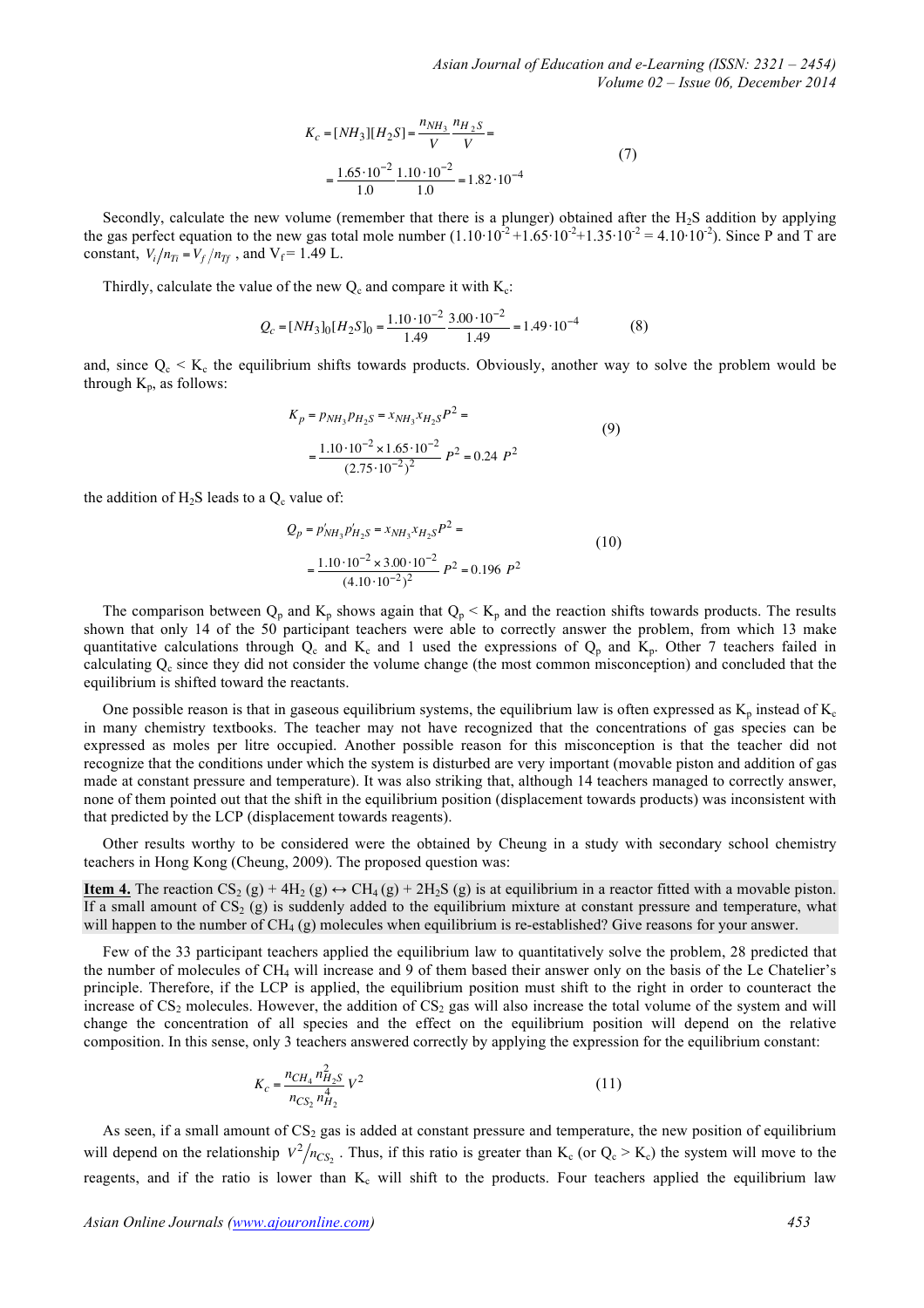considering only the change in the of  $CS<sub>2</sub>$  concentration, without taking into account the change in the total volume and in the concentration of the other chemical species.

#### *3.1.2. Adding or removing a reactive gas at constant V and T.*

To evaluate this effect in the equilibrium position of an ideal gas reaction  $A(g) + bB(g) \leftrightarrow dD(g) + eE(g)$ , one can use the expression of the equilibrium constant in terms of concentrations:

$$
K_c = \frac{[D]^d [E]^e}{[A]^a [B]^b} = \left(\frac{n_D^d n_E^e}{n_A^a n_B^b}\right) \frac{1}{V^{\Delta n}} = \frac{Q_n}{V^{\Delta n}}
$$
(12)

As seen, the addition of a reagent at constant volume causes a decreasing on  $Q_n$  and the reaction will be shifted to products in order to restore the equilibrium, and the contrary will occur if a product is added. This fact is in agreement with the LCP predictions. However, if we asked for the effect on other variable, such as the partial pressure of a given specie, the LCP is not longer valid since is unable to predict correctly what happen (Solaz & Quílez, 2001). Let us explain it with the following example proposed and analysed in our lectures:

**Item 5.** The ammonium bromide is a crystalline solid which decomposes in an endothermic process according to:  $NH<sub>4</sub>Br (s) \leftrightarrow NH<sub>3</sub>(g) + HBr (g)$ . Explain how the HBr pressure and the amount of  $NH<sub>4</sub>Br(s)$  change if  $NH<sub>3</sub>(g)$  is added to the reaction vessel at equilibrium.

In first place, the statement says nothing about temperature or container volume, so it is necessary to assume that temperature and volume are constant. Then, if  $NH<sub>3</sub>(g)$  is added, the partial pressure of ammonia ( $p<sub>NH3</sub>$ ) will increase, and given that  $K_p = p_{NH_3} p_{HBr}$  is constant, the HBr partial pressure ( $p_{HBr}$ ) has to be reduced. As a consequence, part of NH<sub>3</sub> reacts with HBr to produce NH<sub>4</sub>Br(s) which amount increases. In other words, since  $Q_p$  is greater than  $K_p$ , the system evolves toward the reactants until equilibrium is re-established. In this case, the LCP is able to correctly predict the direction of the reaction shifting, stating that the more product added more NH<sub>4</sub>Br(s) is obtained. However, the LCP cannot say anything about the partial pressure of HBr(g) and, as said before, the reasoning must be based on the expression of the equilibrium constant  $K_p$  (Quílez, 2006).

#### *3.2. Equilibrium position when changing the volume of the container at constant T*

The changes in the total volume of the reaction vessel are associated to: i) a change of the total pressure at constant temperature and total mole number; ii) adding an inert gas at constant pressure and temperature; or iii) adding/removing a reactive gas at constant pressure and temperature (see section 3.1.1).

## *3.2.1. Effect of the variation of volume on the partial pressure.*

Again, the limitations of the LCP can be illustrated through a variation of item 5 related to the change in total volume, also proposed in our classes:

**Item 6.** The ammonium bromide is a crystalline solid which decomposes in an endothermic process according to the reaction:  $NH_4Br$  (s)  $\leftrightarrow$   $NH_3(g)$  + HBr (g) in a vessel at equilibrium. Explain how the HBr (g) pressure and the amount of NH4Br(s) change if the volume of the container is doubled at constant temperature.

In the light of the equilibrium law, and in order to keep  $K_p = p_{NH_3} p_{HBr}$  constant, both partial pressures have to remain

constant. However, as the volume is twice the number of moles of HBr and  $NH_3$  must also be double and, in consequence, the solid NH4Br must dissociate and its amount will decrease. Another valid way of reasoning would be: if the volume is doubled the partial pressures are halved and then  $Q_p < K_p$ . To reach a new equilibrium state and given that  $NH<sub>3</sub>:HBr$  ratio is 1:1 and  $K<sub>p</sub>$  is constant, the system shifts to form more amount of products until their partial pressures attained the same value as in the initial equilibrium.

As stated in the preceding section, LCP can properly predict the way of the reaction shift, but not the effect on the partial pressure of the HBr(g). The use of the state equation of gases,  $p_iV = n_iRT$ , does not allow to conclude anything about the partial pressure since both ni and V increase. For this purpose, the reasoning must be based on the mathematical expression of the equilibrium constant as discussed above (Quílez, 2006).

#### *3.2.2. Effect of the variation of volume on the concentration.*

Next, we will illustrate the effect of a change of volume on the concentration of substances and the misapplication of the LCP in predicting the shifting of the equilibrium, through the following question (Quílez, 2004; Quílez, 2006; Cheung, 2009):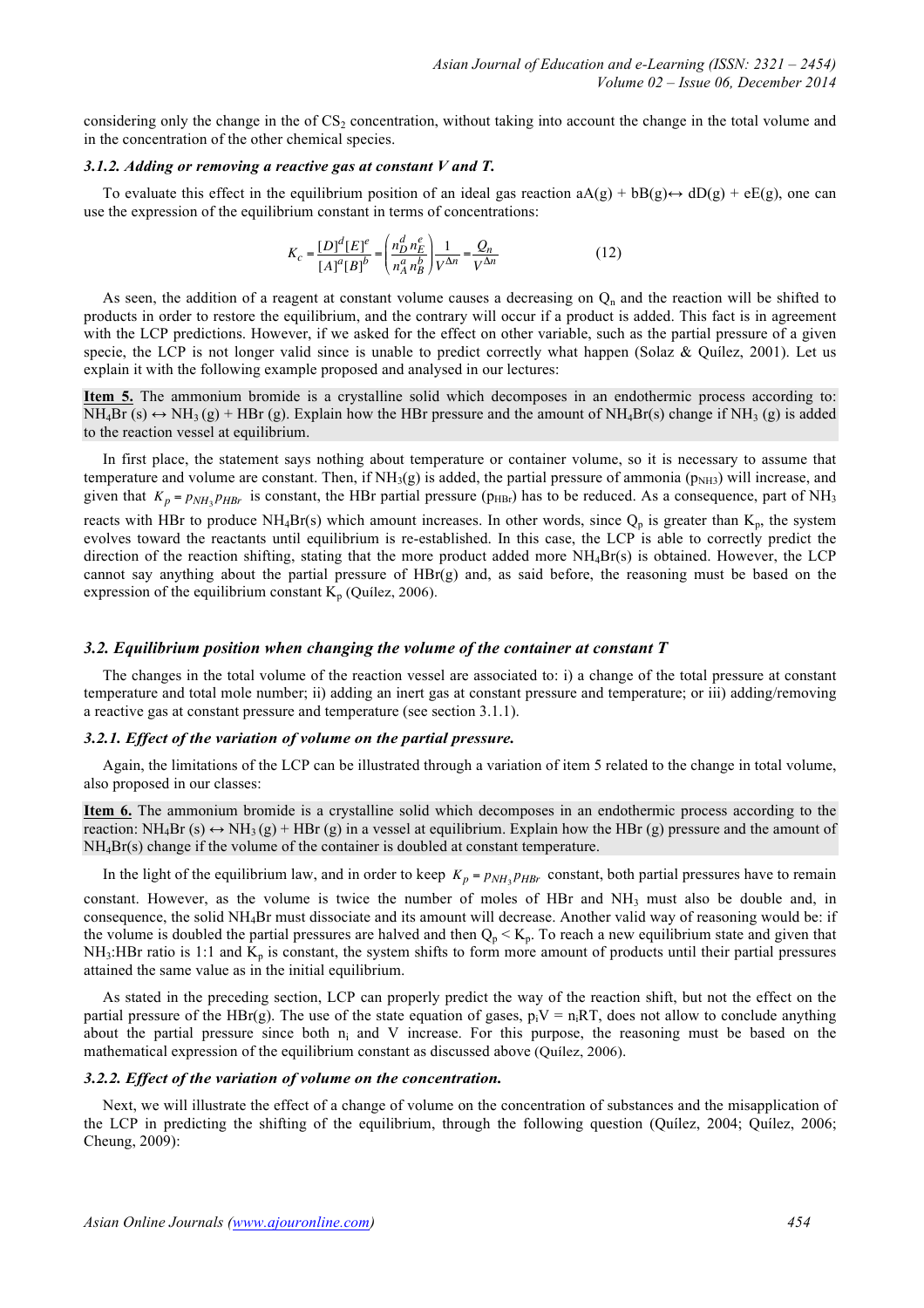**Item 7.** The reaction  $N_2O_4$  (g)  $\leftrightarrow$  2NO<sub>2</sub> (g) is at equilibrium in a syringe. If the volume decreases at constant temperature by moving the plunger, will the concentration of  $NO<sub>2</sub>(g)$  be higher or lower than the original concentration when equilibrium is re-established? Give reasons for your answer.

The results showed that 14 of 33 participant teachers focused on the increasing of the total pressure and used the LCP to predict that the system moved to reagents in order to counteract this disturbance. Therefore, they concluded that the [NO<sub>2</sub>] concentration would be lower than the original value when the equilibrium is restored. As can be seen, all these teachers had not taken into account the change in volume, and then in the concentration of other species. Only 2 teachers answered correctly by using the equilibrium law and the expression of the corresponding equilibrium constant:

$$
K_c = \frac{[NO_2]^2}{[N_2O_4]} = \frac{(n_{NO_2}/V)^2}{(n_{N_2O_4}/V)} = \frac{(n_{NO_2})^2}{n_{N_2O_4}V}
$$
(13)

As can be deduced from equation (13), if the volume decreases at constant temperature,  $Q_c$  would be higher than  $K_c$ and the system moves to the reagents, the amount of  $N_2O_4$  increases and also the  $N_2O_4$  concentration. Therefore, to keep  $K<sub>C</sub>$  constant, the NO<sub>2</sub> concentration must also be higher than in the initial equilibrium. It is evidenced, again, that the LCP predicts well the direction of the equilibrium position but incorrectly states what happens with the  $NO<sub>2</sub>$ concentration.

#### *3.2.3. Effect of the addition of an inert gas at constant P and T.*

The addition of an inert gas at constant pressure and temperature is another clear way of changing the volume of the container (given that is not rigid). Let us analyse this effect through the following example proposed to our students:

**Item 8.** The reaction  $2NO_2(g) \leftrightarrow N_2O_4(g)$  is at equilibrium in a syringe. What is observed in the system when argon is added at constant pressure and temperature?

The equilibrium constant  $K_c$  as a function of the total volume is written as:

$$
K_c = \frac{[N_2O_4]}{[NO_2]^2} = \frac{(n_{N_2O_4} / V)}{(n_{NO_2} / V)^2} = \frac{n_{N_2O_4} V}{n_{NO_2}^2}
$$
(14)

As the total pressure is constant, the addition of gas argon implies that the volume should increase. Then,  $Q_c > K_c$  and the system will shift to the reagents. One could also argue from another point of view, by using the equilibrium constant as a function of partial pressures,  $K_p$ :

$$
K_P = \frac{p_{N_2O_4}}{p_{NO_2}^2} = \frac{x_{N_2O_4}}{x_{NO_2}^2} \frac{1}{P} = \frac{n_{N_2O_4}}{n_{NO_2}^2} \frac{n_T}{P}
$$
(15)

As it is easily deduced, at constant pressure, the addition of gas argon increases the total mole number and  $Q_p > K_p$ and the system will shift to the reagents. Obviously for systems in which  $\Delta n = 0$ , the equilibrium position is not altered by adding an inert gas given that in these cases either equation (14) or (15) would not depend on total volume or total mole number.

The application of the LCP leads to the same conclusion: the addition of argon at constant pressure increases the volume and to counteract, the system moves to the side where the number of moles are higher, that is to the reactants, in order to reach a new equilibrium state.

However, in other studies the addition of an inert gas at constant pressure and temperature was erroneously analysed through the LCP. Specifically, in the survey carried out by Cheung (2009) with the reaction CO (g) +  $2H_2$  (g)  $\leftrightarrow$  CH<sub>3</sub>OH (g), 22 of the 33 participant teachers predicted that the equilibrium state did not change at all. They indicated that the partial pressures of the substances involved in the reaction do not change (since they did not take into account the volume change) and so the system remains in equilibrium. Moreover, 12 of them explicitly cited the LCP in their reasoning saying that argon does not participate in the reaction.

## *3.3. Equilibrium position when changing the total pressure at constant T*

The changes in the total pressure are associated to: i) adding/removing a reactive gas at constant volume and temperature (see section 3.1.2); ii) a change of the recipient volume at constant temperature and total mole number (see section 3.2.1); or iii) adding an inert gas at constant volume and temperature.

## *3.3.1. Effect of the addition of an inert gas at V y T constants*

This last case will be illustrated through the following example, analysed at our classes: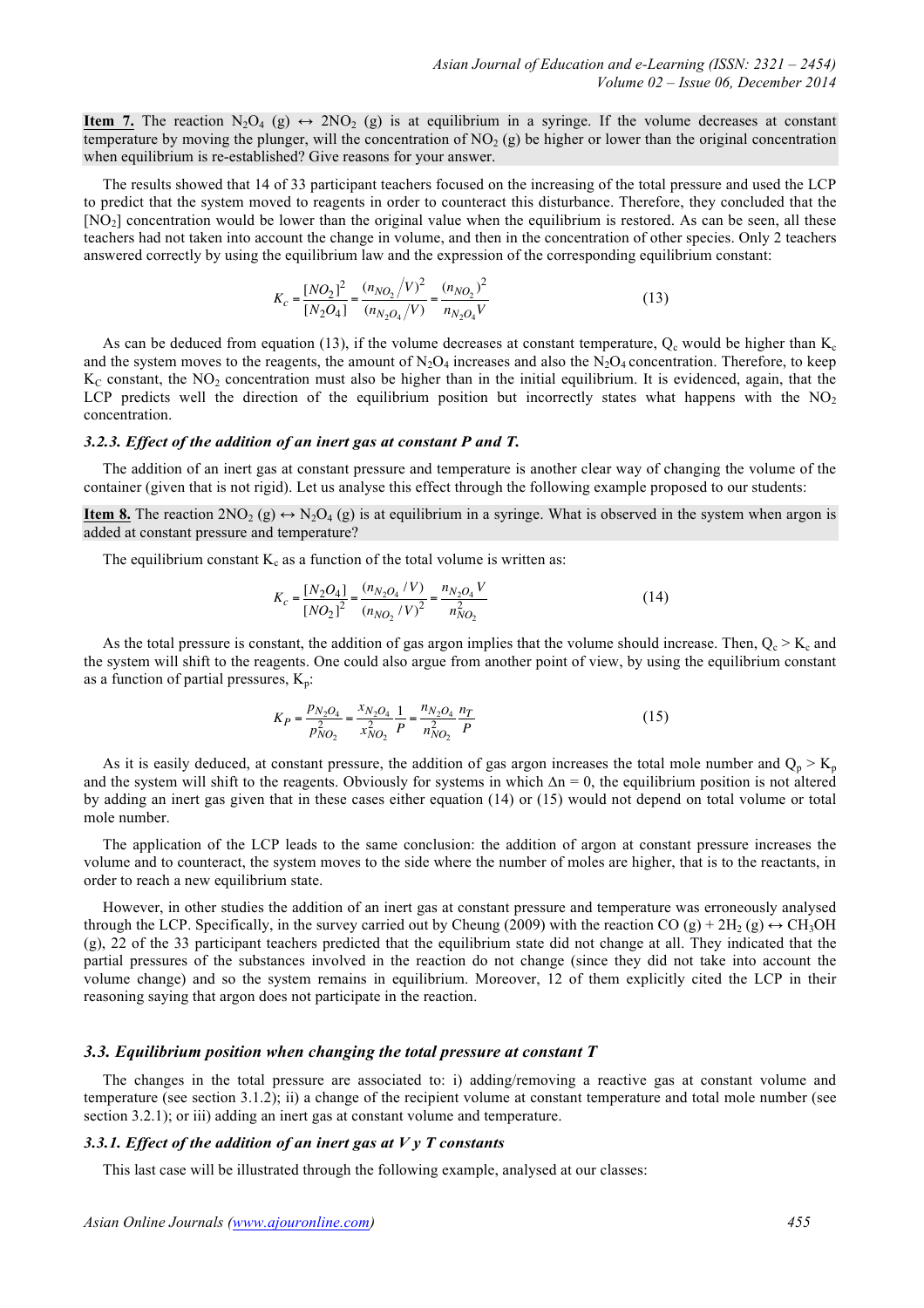**Item 9.** The reaction  $2NO_2(g) \leftrightarrow N_2O_4(g)$  is at equilibrium in an hermetic container. What is observed in the system when argon is added at constant volume and temperature?

As easily deduced from equations (14) and (15), since the total volume is constant,  $Q_c = K_c$  and  $Q_p = K_p$  given that the total mole number increases in the same proportion that the total pressure. In consequence, the equilibrium position is unchanged by addition of an inert gas at constant V and T. Moreover, the effect does not depend on the stoichiometry of the reaction at all.

The LCP prediction is in good agreement with the equilibrium law since the partial pressures of all species are not changed, as it can be demonstrated by taken into account that  $n_T = n_{N-0} + n_{NO} + n_{Ar}$  and  $P = n_T R T/V$ . The substitution of these expressions yields for the partial pressures to:

$$
p_{N_2O_4} = x_{N_2O_4} P = \frac{n_{N_2O_4}}{\eta_T} \frac{\eta_T RT}{V} = n_{N_2O_4} \frac{RT}{V}
$$
(16a)

and

$$
p_{NO_2} = x_{NO_2} P = \frac{n_{NO_2}}{\psi_T} \frac{\psi_T RT}{V} = n_{NO_2} \frac{RT}{V}
$$
 (16b)

However, different studies have evidenced that not only students but also teachers and textbooks incorrectly solved the addition of an inert gas either at constant V and T when applying the LCP (Quílez, 2006; Paiva et al., 2008). Usually they argued that the addition of the inert gas increases the total pressure and causes the shifting of the equilibrium position to the side with lower mole number in order to diminish the pressure.

## *3.4. Equilibrium position when changing the temperature*

The effect of a temperature change can be discussed at constant pressure or at constant volume, although the most common case at secondary school levels and many university courses are to keep the pressure constant.

## *3.4.1. Effect of changing temperature at P constant.*

First of all it is necessary to know the sign of the reaction enthalpy, that is, we need to know if the process under study is exothermic or endothermic.

Let us consider first a general exothermic process, such as: 2A (g)  $\leftrightarrow$  B (g) with  $\Delta_r H^o < 0$ . From a qualitative viewpoint and according to LCP, if temperature is increased the system shifts in the direction of the endothermic reaction, that is to the reactants side. Conversely, if the temperature decreases the reaction moves toward the products. Obviously, the opposite behaviour it will be observed if the process was endothermic ( $\Delta H^0 > 0$ ).

For a quantitative approach we need to apply the Van't Hoff equation (P = constant) given by (Gold & Gold, 1985):

$$
\frac{d\ln K_P}{dT} = \frac{\Delta_r H^0}{RT^2} \tag{17}
$$

or its integrated form if it is assumed that  $\Delta H^0$  does not change with temperature:

$$
\ln\left(\frac{K_{P2}}{K_{P1}}\right) = -\frac{\Delta_r H^0}{R} \left(\frac{1}{T_2} - \frac{1}{T_1}\right)
$$
\n(18)

For an exothermic reaction ( $\Delta_r H^o < 0$ ), an increase in temperature (dT > 0) provokes a negative variation of dlnK<sub>p</sub> which means that  $K_p \leq K_p$  and reaction shifts toward the reactants. Conversely, if the reaction is endothermic ( $\Delta_r H^o$ ) 0) it will move toward the products. The opposite behaviour should be observed if the temperature is decreased. Therefore, it can be concluded that either LCP or the Van't Hoff equation are in agreement, and are able to correctly predict the changes in temperature at constant pressure.

## *3.4.2. Effect of changing temperature at V constant.*

Although this case is not very common, it could be interesting to analyse it since an important contradiction can be outlined. For the general exothermic process depicted above and according to LCP, if temperature is increased the system shifts in the direction of the endothermic reaction, that is, to the reactants side. Conversely, if the temperature decreases the reaction moves toward the products. Obviously, the opposite behaviour it will be observed if the process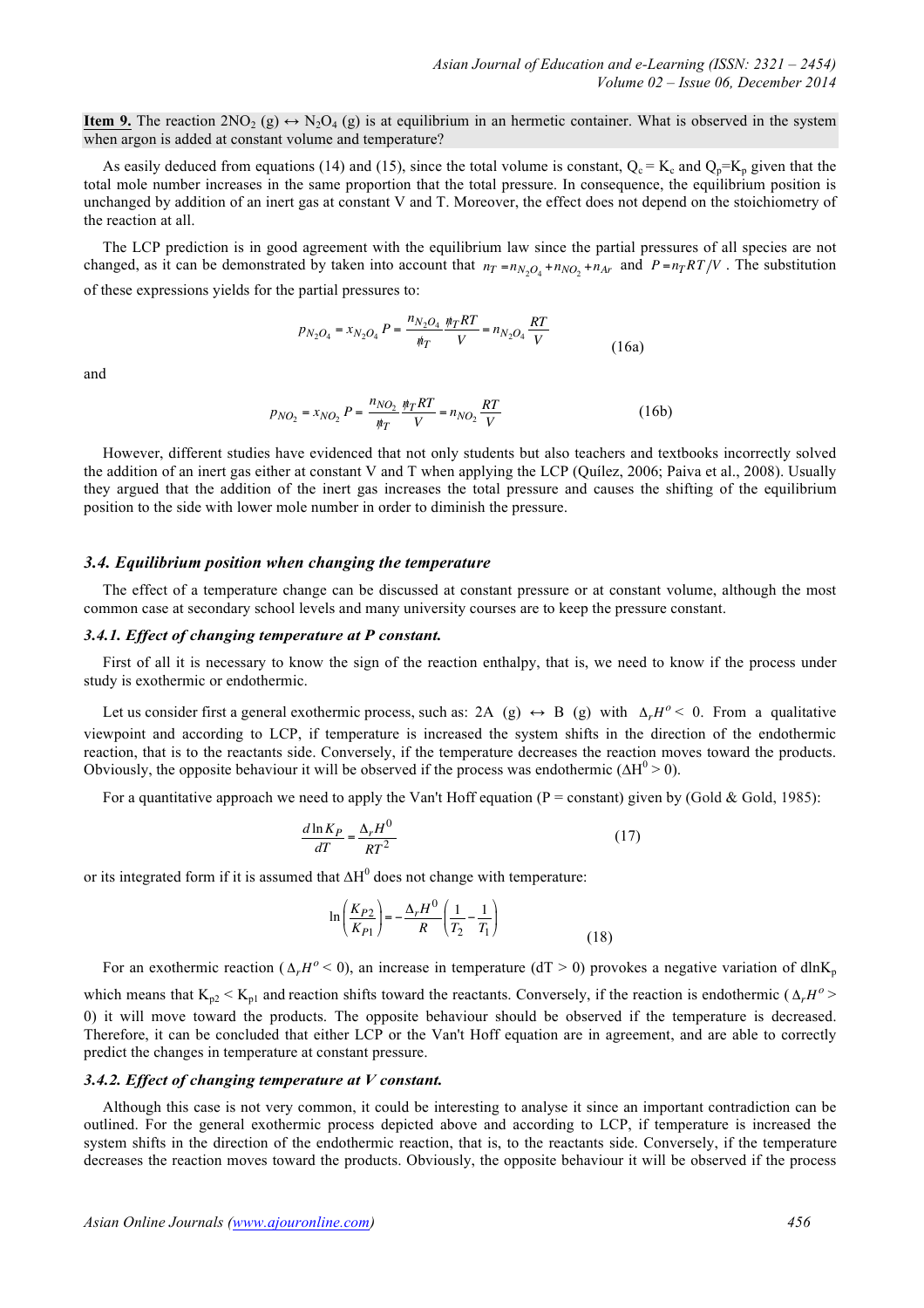was endothermic. As seen, the qualitative prediction is the same independently of the process would take place at constant pressure or at constant volume.

Nevertheless, this reasoning is wrong since when temperature increases at constant volume, the total pressure also increases. Then, in order to reach a new equilibrium, the total mole number has to decrease and the system moves toward products, or in other words in the exothermic way, which is the contrary to the LCP prediction.

For a quantitative approach, the thermodynamic treatment must be based on the Van't Hoff equation at V constant (Katz, 1961; Gold & Gold, 1985; Solaz & Quílez, 1998):

$$
\frac{d\ln K_c}{dT} = \frac{\Delta_r U^0}{RT^2} \tag{19}
$$

where  $\Delta_r U^0$  is the change of the standard internal energy. Therefore, if  $\Delta_r U^0 > 0$ , as temperature increases the system moves towards the products, whereas if  $\Delta_r U^0$  < 0, shifts to the reactants. Since teachers and students are more familiarized with reaction enthalpy, we can express  $\Delta_r U^0$  as a function of  $\Delta_r H^o$  through the relationship:

$$
\Delta_r U^o = \Delta_r H^o - \Delta nRT \tag{20}
$$

and by substitution into equation (19):

$$
\frac{d\ln K_c}{dT} = \frac{\Delta_r H^o}{RT^2} - \frac{\Delta n}{T}
$$
\n(21)

Thus, for a system in which  $\frac{d \ln K_c}{dT}$  < 0, as T increases the K<sub>c</sub> decreases, whereas if  $\frac{d \ln K_c}{dT}$  > 0, as T increases the K<sub>c</sub> also increases. Obviously, in this case, to properly predict the equilibrium direction when temperature varies at constant volume, both  $\Delta_r H^o$  and  $\Delta n$  values must be known.

This behaviour is clearly seen in the following example:

**Item 10.** The reaction  $2CO_2(g) + 4H_2(g) \leftrightarrow CH_3OH$  (l) +  $CO(g) + 2H_2O(l)$  takes place at constant volume. At 1 atm and 300K the enthalpy reaction is  $\Delta_r H^o = -8.4$  kJ. Justify the shifting of the reaction when temperature is increased.

Attending only to the sign of enthalpy, most students said that reaction shifts towards reactants, that is, to the endothermic side of the reaction. However and given that is an isochoric process, the correct answer needs to calculate de  $\Delta_r U^0$  value. As  $\Delta n = -5$ , equation (20) yields  $\Delta_r U^0 = 4.07$  kJ. Therefore and according to equation (19), if temperature increases the system moves towards the products.

Finally, we would like to note that the strict thermodynamic way of addressing this situation should be by using the Helmholtz free energy, A, since is the thermodynamic potential defined at constant volume ( $A = U - TS$ ) although its complexity is beyond the scope of the present work. A theoretical treatment of this topic can be seen in Solaz  $\&$  Quílez (1998).

To emphasize that the analysis of the effects of temperature change on the chemical equilibrium is more complex than it seems, the following question was proposed to a select group of students who participated in the XXV National Chemistry Olympiad held in Spain:

**Item 11.** For a given reaction at equilibrium,  $K_p = 1.0$  at 300 K and  $K_p = 2.0$  at 600 K. Therefore, we can say that:

- a)  $K_p = 1.5$  at 450 K
- b) Increasing the pressure in the system promotes the formation of products
- c) The reaction is exothermic
- d)  $K_p$  increases with increasing pressure
- e) The reaction is endothermic

The results shown that a 27% of this select group of general chemistry students were not able to correctly answer the question. A possible explanation of this error could be due to the difficulty in relating enthalpy, temperature and equilibrium constant.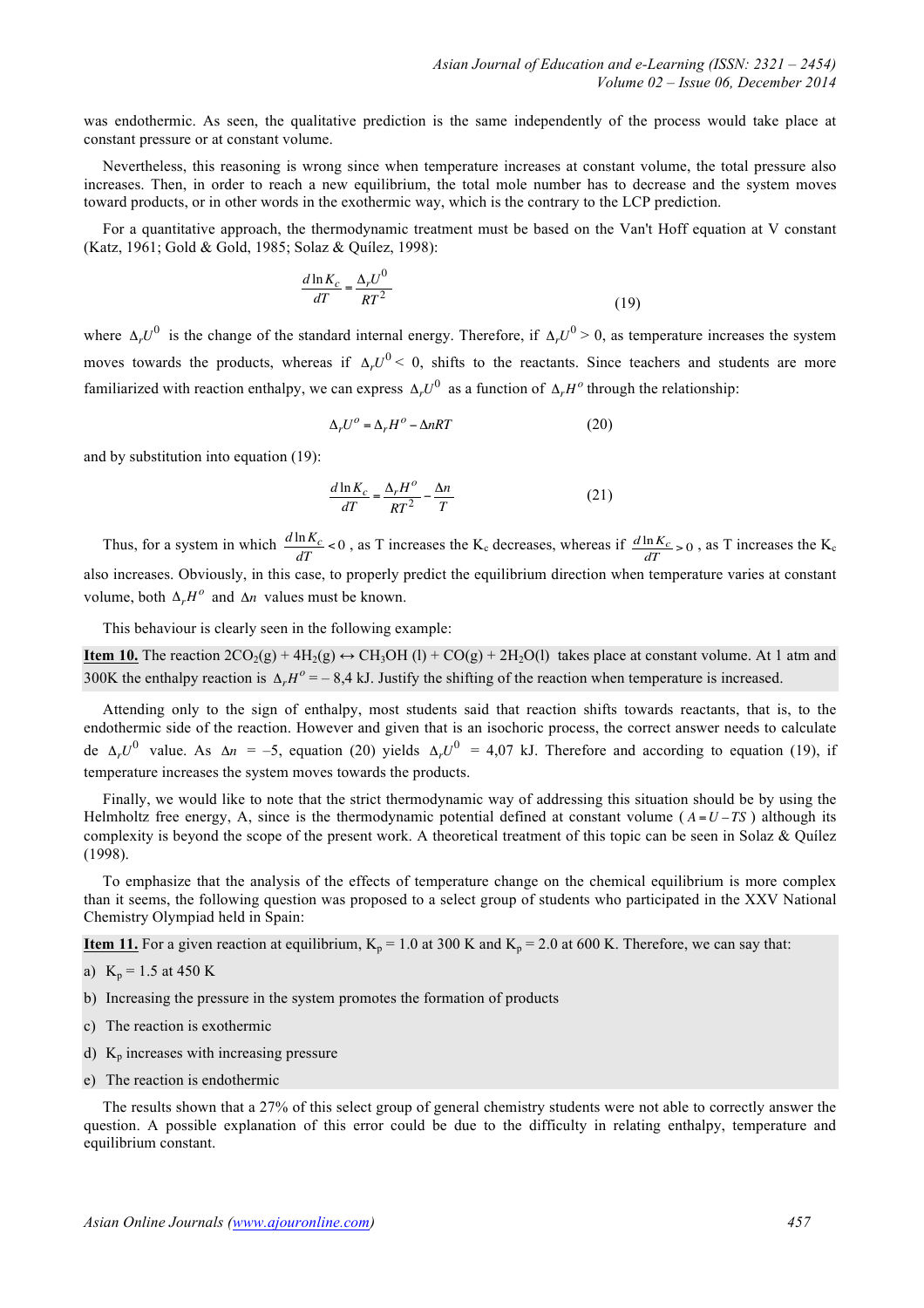Summarizing, among the most common errors observed when changing the temperature of a system at equilibrium are the following:

a) A high percentage of students (65%) think the direction of an equilibrium shift can be predicted without knowing whether the reaction is endothermic or exothermic. In this regard, some of them believe that a decrease in temperature always decreases the value of the equilibrium constant (Voska & Heikkinen, 2000).

b) A 14% of students think that increasing the temperature of a gaseous equilibrium system at constant volume, will increases the pressure of the system. The resulting pressure will cause equilibrium shifts to the side of chemical equation with fewer moles of gas (Voska & Heikkinen, 2000).

c) Some also think that increasing the temperature of the system will increase the number of collisions favouring the formation of more products than reactants (Voska & Heikkinen, 2000).

d) Frequently, they associate temperature changes with speed changes (Hackling & Garnett, 1985; Banerjee, 1991). Most students believe that for an exothermic reaction, the rate of the direct reaction diminishes when increasing temperature. They try to interpret according to the LCP and, then, confuse the rate and the extent of the reaction.

## **4. OTHER EFFECTS**

In addition to the classical effects described and analysed in the previous sections, educational research has also found the difficulties encountered when adding solids, pure liquids or solutions to equilibrium systems.

#### *4.1. Adding solids to a system at equilibrium*

It has been found that students, teachers and, even, some textbooks incorrectly apply the Le Chatelier's principle when a system in equilibrium involves solid species. In these cases, it is pointed out that the addition or removal of a small amount of solid it will shift the equilibrium position in the direction that counteract this effect (Tyson et al., 1999) or it will change the "solid concentration" (Quílez, 2006).

Moreover, students usually make use of an additional rule "solids do not affect the equilibrium" since are not included in the  $K_{eq}$  expression, which leads to the erroneous assumption that "the amount of solid in an equilibrium system can not be altered".

Our teaching experience is also in agreement with these authors, and it has been corroborated through the following item:

**Item 12.** Given the equilibrium system: 6 CO(g) + 6 H<sub>2</sub>O(l) ↔ C<sub>6</sub>H<sub>12</sub>O<sub>6</sub>(s) + 6 O<sub>2</sub>(g) with  $\Delta_f$ H° = 2816 kJ. Predict how the amount of glucose is modified as the temperature increases at constant pressure.

A significant percentage of students answer that the amount of glucose remains unchanged since the solids do not affect the equilibrium position, without taking into account that temperature has been changed.

## *4.2. Adding water to an equilibrium system*

Some problems appeared when applying the LCP to a system at equilibrium if water is added. This case has been reported by Tyson et al. (1999), through the following question:

**Item 13.** Consider the reversible reaction that is in a state of equilibrium in a solution, which is blue in color:

$$
Co(H2O)62 (aq) + 4 Cl'(aq) \leftrightarrow CoCl42 (ac) + 6 H2O(l)
$$
  
pink blue

What will be observed if water is added to the system?

a) \*the solution turns pink b) the solution becomes more blue c) the solution remains unchanged Reasons:

1) to counter the increase in amount of water present the system will form more  $\mathrm{Co(H_2O)_6}^{2+}$  (aq)

2) liquids are not included in the expression for K and hence the ratio of products to reactants will not be disturbed

3) \*the ratio of concentration of products compared to reactants as expressed by Q will decrease and  $Co(H_2O)_6^{2+}$  (aq) will form

4) the forward reaction has a higher mole ratio than the backward

5) \*to counter the decreased concentration of Cl (aq) the system will form more  $Co(H_2O)<sub>6</sub><sup>2+</sup>$  (aq)

(\*scientifically acceptable response)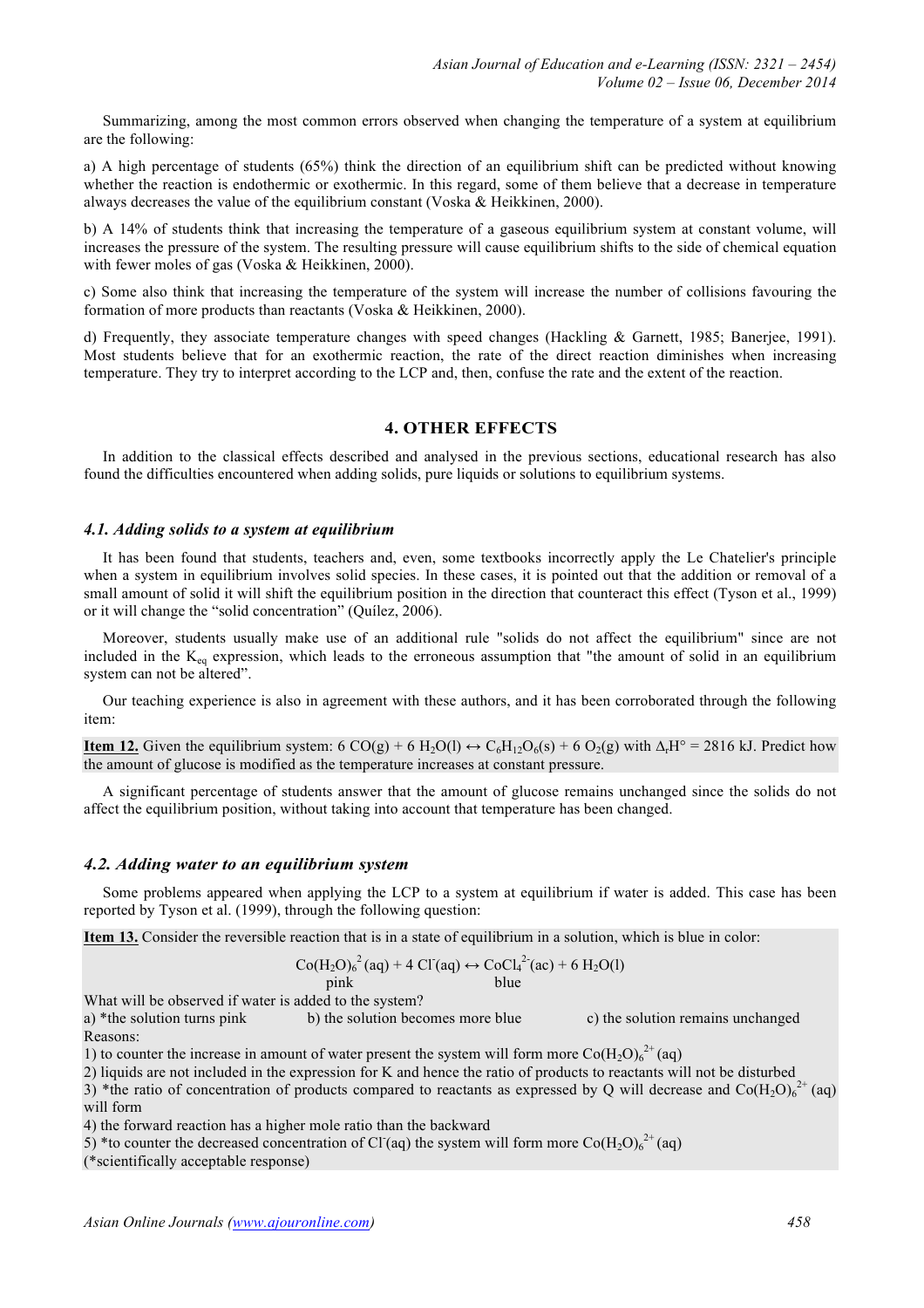The results obtained by these authors shown that a 75% of students correctly predict what will happen but many of them used a not scientifically correct reasoning. When asked why the equilibrium mixture turned pink, a typical response of students and teachers was "the system opposes the change trying to reduce the amount of water present", according to the LCP. The authors say that this explanation is not correct because it is not the extra water that disturbed the equilibrium. The real fact is that when adding water to the system in solution, the total volume increases and the concentrations of the aqueous species are reduced. In consequence,  $Q$  (reaction quotient)  $\geq K$  (equilibrium constant), and in order to reach a new equilibrium state the system evolves toward the reactants. Someone can argue that item 13 is not suitable to study the addition of water to an equilibrium system, since equilibria involving complex ions take place in several stages. However, we think that is a good and relevant example provided that this stage is considered the predominant in the reaction.

In conclusion, although the pure liquids are not included in the expression of K, one cannot ignore the fact that other variables can change, as the concentrations (in aqueous solutions) and then alter the equilibrium since  $Q \neq K$ . Therefore, the system will shift in the forward or backward direction depending on the stoichiometry to re-establish the value of the equilibrium constant.

The problem with solids and pure liquids disappear if a rigorous treatment based on activities rather than on concentrations was made. However this matter is outside the scope of the secondary school contents or first chemistry university levels.

## *4.3. Adding an amount of solution*

Another interesting problem is the case of adding an amount of solution to a system at equilibrium, as shown in the following item (Tyson et al., 1999):

**Item 14.** It you have a 0.5 M solution of sodium dichromate  $(Na_2Cr_2O_7)$  in which the following equilibrium is established: <sup>2</sup><sup>-</sup>(ac) + 2 H<sup>+</sup>(ac) ↔ Cr<sub>2</sub>O<sub>7</sub><sup>2</sup> (ac) + H<sub>2</sub>O(l)

yellow orange

and you add 10 mL of 0.5 M solution of sodium to the original solution. What would be observed?

a) the solution becomes yellow

b) the solution becomes deeper orange

c) \*the solution remains unchanged

Reasons:

1) to counteract the increased amount of  $Cr_2O_7^{2-}$  (ac) the system will form more  $Cr_2O_4^{2-}$  (ac)

2) there will be more collisions between particles of  $Cr_2O_7^{2}$  (ac) and H<sub>2</sub>O(l)

3) because of increase in  $Cr_2O_7^{2-}$  (ac), Q will be greater than K

4) \*there is no change in concentration of any species

5) \*the value of the ratio expresses by Q is unchanged

6) because of increased volume there will be fewer collisions between particles

(\*scientifically acceptable response)

The results indicated that the question was incorrectly answered by a 98% of the first-year university students and an 85% of secondary school students surveyed. Most of students paid attention only to the added specie and selected the answer (a) and give the reason (1), according to LCP, without taking into account whether there was a change in concentration of one species relative to the other. Let us see what really happens to the concentration: the initial value is  $[c]_o = 0.5$  M and the initial number of moles,  $n_o = 0.5 \times V$ . The number of added moles is  $0.5 \times 0.01$ , the final mole number is  $0.5(V+0.01)$  and the final volume is  $V+0.01$ , and therefore, concentration after solution addition does not change.

These errors are very common among students and can be largely attributed to the methodology used in the teaching process. We think that there is no enough insistence on the analysis of the complete situation and in all the possible variables affected. Most times teachers use to apply rules that can respond as quickly as possible. These rules give good results often, but not always, in addition to not encourage the use of deeper reasoning in problem solving.

### **5. CONCLUSIONS AND IMPLICATIONS**

From a educational point of view, one of the necessary requirements to develop a topic is to know the previous ideas that the students have about the same, the conceptual difficulties often found and even the possible errors and misconceptions that may be committed after the explanation of the topic.

Regarding to previous ideas on equilibria, the secondary high school students do not have any although they have some ideas that comes from their daily experience or from the physics lessons. In all cases, their previous view on the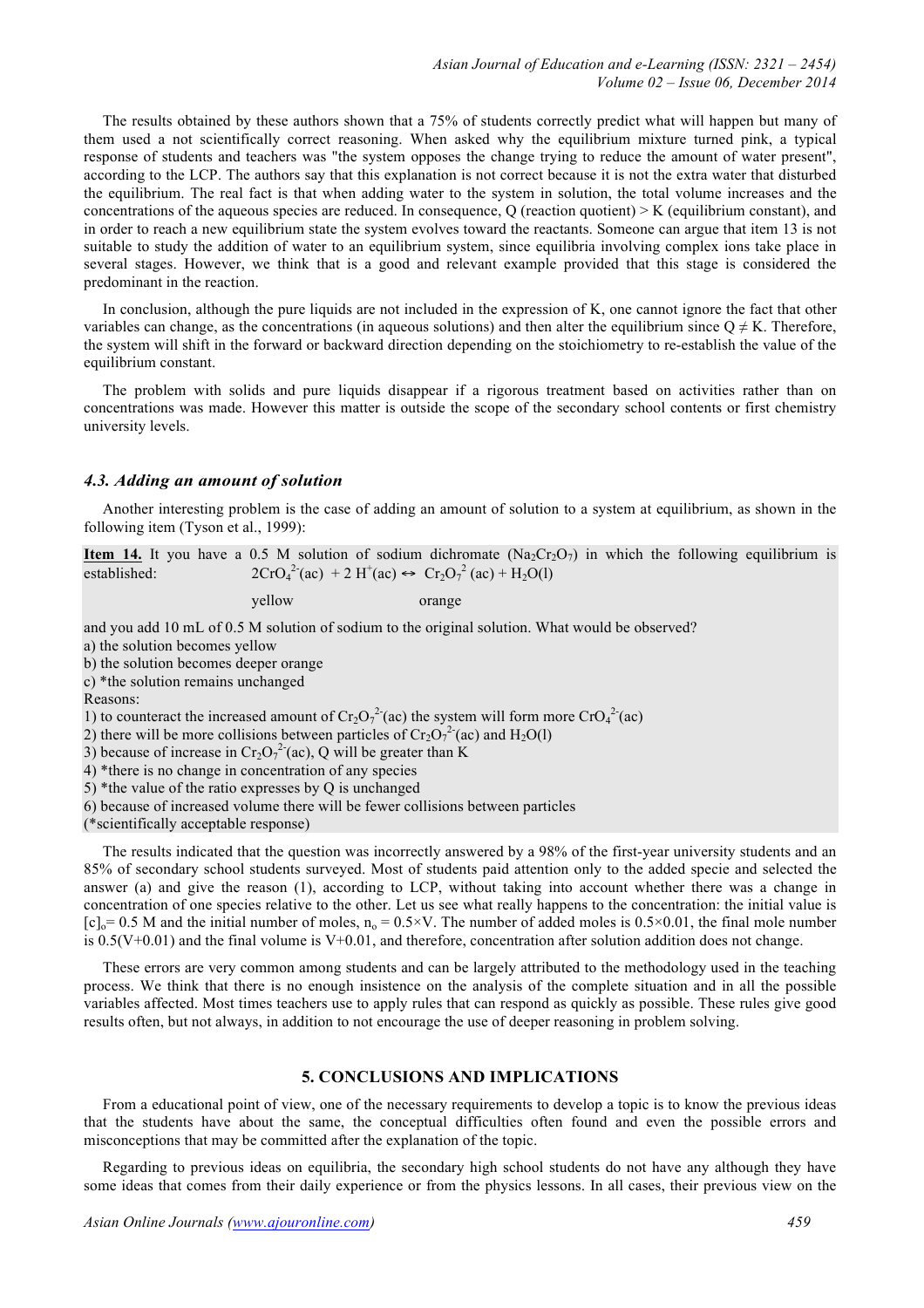chemical equilibrium refers to a static situation what is a great difficulty to understand that equilibrium is a dynamic process. In addition, they use to think that under a perturbation, the systems evolves to reach the same state of equilibrium than before instead of assume that a new and different equilibrium state is established. Other question really hard to understand for students is the fact that in the same system two simultaneous and opposite reactions account whose rates are equal at equilibrium.

To help students to understand these basic concepts, it is recommended to explain equilibrium not only from a macroscopic viewpoint but also with a microscopic interpretation of the situation. It has been observed that the macroscopic view leads to students to believe that the rate of the forward reaction decreases until it vanishes. At that moment, since there is no reaction, the amounts of all species are held constant. However, if a microscopic interpretation based on the collisions model is also explained, it will be more easy to understand that two simultaneous reactions are taking part. The rate of the forward reaction diminishes as the collisions probability also decreases resulting in a progressive increase of the backward reaction rate (for the same reason, an increase in collisions). In that way is easy to understand that the process is dynamic since while having reactant molecules collision probability will exist.

Educational research has also proved that a significative percentage of students show difficulties when solving exercises due to different misconceptions such us: attributing a concentration value to a pure solid; not considering the stoichiometry of the reaction; confusing the catalyst function by considering it as another reagent; etc… Teachers can correct these mistakes by taking notice and alerting students when these factors appear in questions or numerical exercises.

The second part of this work is mainly devoted to analyse the students' difficulties related with the consequences of perturbing the equilibrium state when different system variables are changed. From a qualitative point of view, the Le Chatelier principle (LCP) is frequently used to assess the reaction evolution. Quantitatively, the best way to do it is by comparing the value of Q (reaction quotient) with the value of  $K_{eq}$  (equilibrium constant). The mistakes that students commit –and also a percentage of teachers, as seen in some cited works–, are mainly due to the lack of a prior and indepth analysis of the problem statement. Most times, the explicit change of one variable has implicitely associated the change of other variable that is not taken into account, then leading to an incorrect answer. For example, if a reactive specie is added at constant pressure to a gas equilibrium, necessarily have an increase of volume, although it is not specified. Similarly, if an aqueous reactive specie is added to an equilibrium in solution, necessarily the concentrations of all the species involved are modified due to the increase in the total volume. In both cases, it may happen that the two simultaneous changes cause an evolution of the system in the same direction or in opposite directions. Therefore, when both effects go in the same direction, a merely qualitative prediction according to the LCP will be sufficient and will give a correct result. On the contrary, if changes act as opposites, it will be necessary to perform a quantitative treatment.

In summary, from an educational point of view and in order to correctly predict the evolution of a system at equilibrium when it is disturbed, it would be advisable to follow these steps:

i) first, conduct a thorough analysis of the exercise's statement to determine precisely which variables have changed;

ii) second, apply the Le Chatelier principle –since is quick and easy– to the perturbance in two cases: if only one variable changes or whenever more than one variable change but producing the evolution of the system in the same direction; and

iii) third, if the variables affected act in opposite directions, a quantitative treatment should be performed by calculating the value of the reaction quotient, Q, and comparing it with that of the equilibrium constant,  $K_{eq}$ .

## **6. ACKNOWLEDGEMENTS**

We would like to thank professor José M. Moratal for his generous contribution to the section related with the failures of the Le Chatelier's principle when changing simultaneously different variables. Also our special thanks to professors Juan J. Borrás and Rosendo Pou for their kind reading, revision and expertise advises that have contributed to improve this work.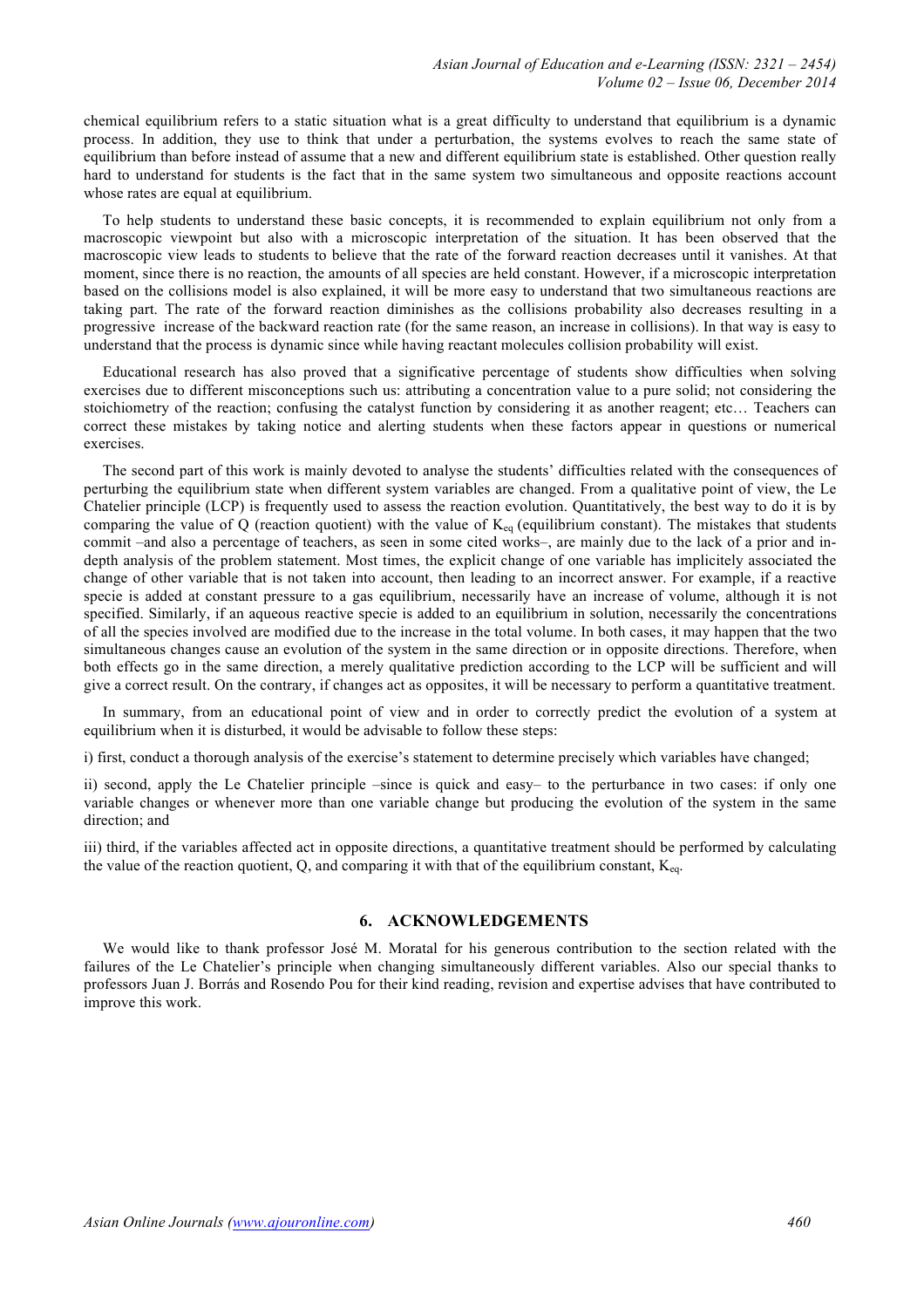## *Appendix*

This appendix is intended to quickly summarize and compile the main difficulties that students face when studying the chemical equilibrium:

| section                                                                | concept                                                                                             | misconceptions/errors                                                                                                                                                                                                                                                                                                                                                                                                                                |
|------------------------------------------------------------------------|-----------------------------------------------------------------------------------------------------|------------------------------------------------------------------------------------------------------------------------------------------------------------------------------------------------------------------------------------------------------------------------------------------------------------------------------------------------------------------------------------------------------------------------------------------------------|
| Basic aspects<br>of chemical<br>equilibrium                            | 1. Need of considering a closed system                                                              | • Think that gas equilibria can be achieved in open systems                                                                                                                                                                                                                                                                                                                                                                                          |
|                                                                        | 2. Forward and backward reaction rates                                                              | • Not assume that both reactions occur simultaneously<br>• Conceive the equilibrium state as two different states, one<br>for reactants and one for products<br>• Believe that at equilibrium the reaction stops, or view the<br>equilibrium as static                                                                                                                                                                                               |
|                                                                        | 3. Mass vs. concentration                                                                           | · Identify solid mass with solid "concentration"                                                                                                                                                                                                                                                                                                                                                                                                     |
|                                                                        | 4. Stoichiometry                                                                                    | • Not considering the stoichiometric coefficients in the<br>expression of the quantities present at equilibrium<br>• Do not link the reaction stoichiometry with the expression<br>of the equilibrium constant                                                                                                                                                                                                                                       |
|                                                                        | 5. Catalyst function                                                                                | • Consider that the catalyst only increases the rate of the<br>forward reaction<br>• Consider that the catalyst affects differently to the forward<br>and backward reaction rates<br>• Believe that the concentration of the species change with the<br>presence of the catalyst                                                                                                                                                                     |
|                                                                        | 6. Reaction quotient and Equilibrium<br>constant                                                    | • Confusing K with Q<br>• Consider that K, instead of Q, changes when concentrations<br>are modified at constant temperature<br>• Identify a large value of the equilibrium constant with a<br>high reaction rate<br>• Do not consider that $K_{eq}$ is constant at a given T<br>• Believe that if temperature increase also the $K_{eq}$ increases                                                                                                  |
| Predicting the<br>direction of<br>change in<br>equilibrium<br>position | 1. Change in the system variables<br>(concentrations, pressure, volume,) at<br>constant temperature | • Do not consider that a change of any of equilibrium<br>conditions implies the variation of other variable<br>• Believe that the Le Chatelier principle (LCP) is always<br>applicable, and therefore, apply it incorrectly when more<br>than one variable changes<br>• Do not perform a quantitative treatment when required due<br>to the change of more than one variable with opposite<br>effects<br>• Say that the equilibrium constant changes |
|                                                                        | 2. Change of temperature                                                                            | • Ignore the exo- or endothermic nature of the reaction<br>• Believe that an increase in temperature always increases $K_{eq}$<br>favoring the formation of products, independently of the<br>exo-or endothermic process nature<br>• Difficulty in knowing whether a reaction is exothermic or<br>endothermic from $K_{eq}$ values at different temperatures                                                                                         |
|                                                                        | 3. Adding a solid                                                                                   | • Believe that adding a solid increases its concentration and<br>shifts the equilibrium<br>• Consider that the amount of solid in a system in equilibrium<br>can not be altered                                                                                                                                                                                                                                                                      |
|                                                                        | 4. Adding water to an aqueous system<br>when acts as reactant or product                            | • Analyze the evolution considering only the influence of<br>water as a reactant or product but not consider that all<br>concentrations wil be affected                                                                                                                                                                                                                                                                                              |
|                                                                        | 5. Adding an amount of solvent or<br>solution                                                       | • Pay attention only to the specie added without analyzing<br>that volume changes and also the concentrations of the other<br>species present                                                                                                                                                                                                                                                                                                        |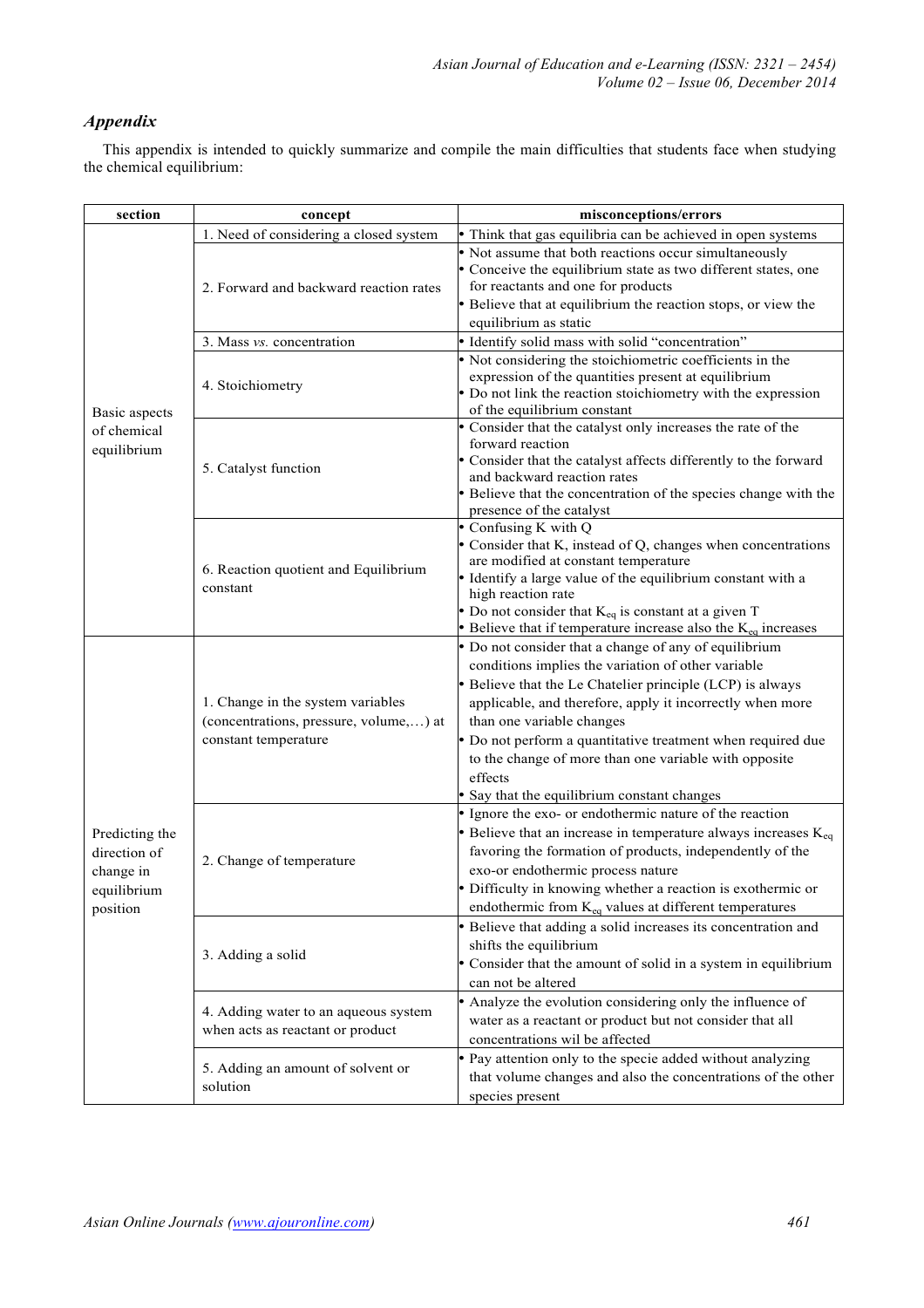## **7. REFERENCES**

Akkus, H., Kadayifc, H., Atasoy, B. & Geban, O. "Effectiveness of instruction based on the constructivist approach on understanding chemical equilibrium concepts", *Research in Science & Technological Education*, 21(2), 209–227, 2003.

Bergquist, W. & Heikkinen, H. "Students ideas regarding chemical equilibrium", *Journal of Chemical Education*, 67(12), 1000-1003, 1990.

Banerjee, A.C. "Misconceptions of students and teachers in chemical equilibrium", *International Journal of Science Education,* 13(4), 487-494, 1991.

Cachapuz, A.F.C. & Maskill, R. "Using word association in formative classroom tests: following the learning of Le Chateliers's principle", *International Journal of Science Education,* 11(2), 235-246, 1989.

Camacho, M. & Good, R. "Problem solving and chemical equilibrium: Successful versus unsuccessful performance", *Journal of Research in Science Teaching,* 26(3), 251–272, 1989.

Cheung, D., Ma, H-J. & Yang J. "Teachers' misconceptions about the effects of addition of more reactants or products on chemical equilibrium", *International Journal of Science and Mathematics Education,* 7, 1111-1133, 2009.

Cheung, D. "The adverse effects of Le Chateliers's principle on teacher understanding of chemical equilibrium", *Journal of Chemical Education*, 86(4), 514-518, 2009.

Chiu, M-H., Chou, C-C. & Liu, C-J. "Dynamic processes of conceptual change: Analysis of constructing mental models of chemical equilibrium", *Journal of Research in Science Teaching*, 39(8), 688–712, 2002.

Furió, C. J. & Ortíz, E. "Persistencia de errores conceptuales en el estudio del equilibrio químico", *Enseñanza de las Ciencias,* 1(1), 15-20, 1983.

Gold, J. & Gold, V. "Le Chatelier's principle and the laws of van't Hoff", *Education in Chemistry,* 22, 82-85. 1985.

Gorodetsky, M. & Gussarsky, E. "Misconceptualization of the chemical equilibrium concept as revealed by different evaluation methods", *European Journal of Science Education*, 8(4), 427–441, 1986.

Griffiths, A.K. "A critical analysis and synthesis of research on students' chemistry misconceptions". In Schmidt, H.J. (ed.),. Proceedings of the 1994 International Symposium 'Problem Solving and Misconceptions in Chemistry and Physics', pp. 70–99. University of Dortmund: ICASE, 1994.

Hackling, M.W. & Garnett, P.J. "Misconceptions of chemical equilibrium", *European Journal of Science Education*, 7(2), 205-214, 1985.

Huddle, P.A. & Pillay, A.E. "An in-depth study of misconceptions in stoichiometry and chemical equilibrium at a South African university", *Journal of Research in Science Teaching,* 33(1), 65–77, 1996.

Johnstone, A.H., MacDonald, J.J. & Webb, G. "Chemical equilibrium and its conceptual difficulties", *Education in Chemistry,* 14, 169-171, 1977.

Katz, L. "A systematic way to avoid Le Chatelier's principle in chemical reactions", *Journal of Chemical Education*, 38(7), 375-378, 1961.

Kind, V. "Beyond appearances: students' misconceptions about basic chemical ideas", Royal Society of Chemistry (2<sup>nd</sup>) edition), 2004.

Kousathana, M. & Tsaparlis, G. "Students' errors in solving numerical chemical-equilibrium problems", *Chemistry Education Research and Practice,* **3(1)**, 5-17, 2002.

Maskill, R. & Cachapuz A.F.C. "Learning about the chemistry topic of equilibrium: the use of word association tests to detect developing conceptualizations", *International Journal of Science Education*, 11(1), 57-69, 1989.

Niaz, M. "Relationship between student performance on conceptual and computational problems of chemical equilibrium", *International Journal of Science Education,* 17(3), 343–355, 1995.

Niaz, M. "Response to contradiction: conflict resolution strategies used by students in solving problems of chemical equilibrium", *Journal of Science Education and Technology*, 10(2), 205–211, 2001.

Paiva, J.C.M. & Gil, V.M.S. "The complexity of teaching and learning chemical equilibrium", *Journal of Chemical Education*, 77(12), 1560, 2000.

Paiva, J.C.M.; Gonçalves, J. & Fonseca, S. "Does the addition of inert gases at constant volume and temperature affect chemical equilibrium?", *Journal of Chemical Education*, 85(8), 1133-1135, 2008.